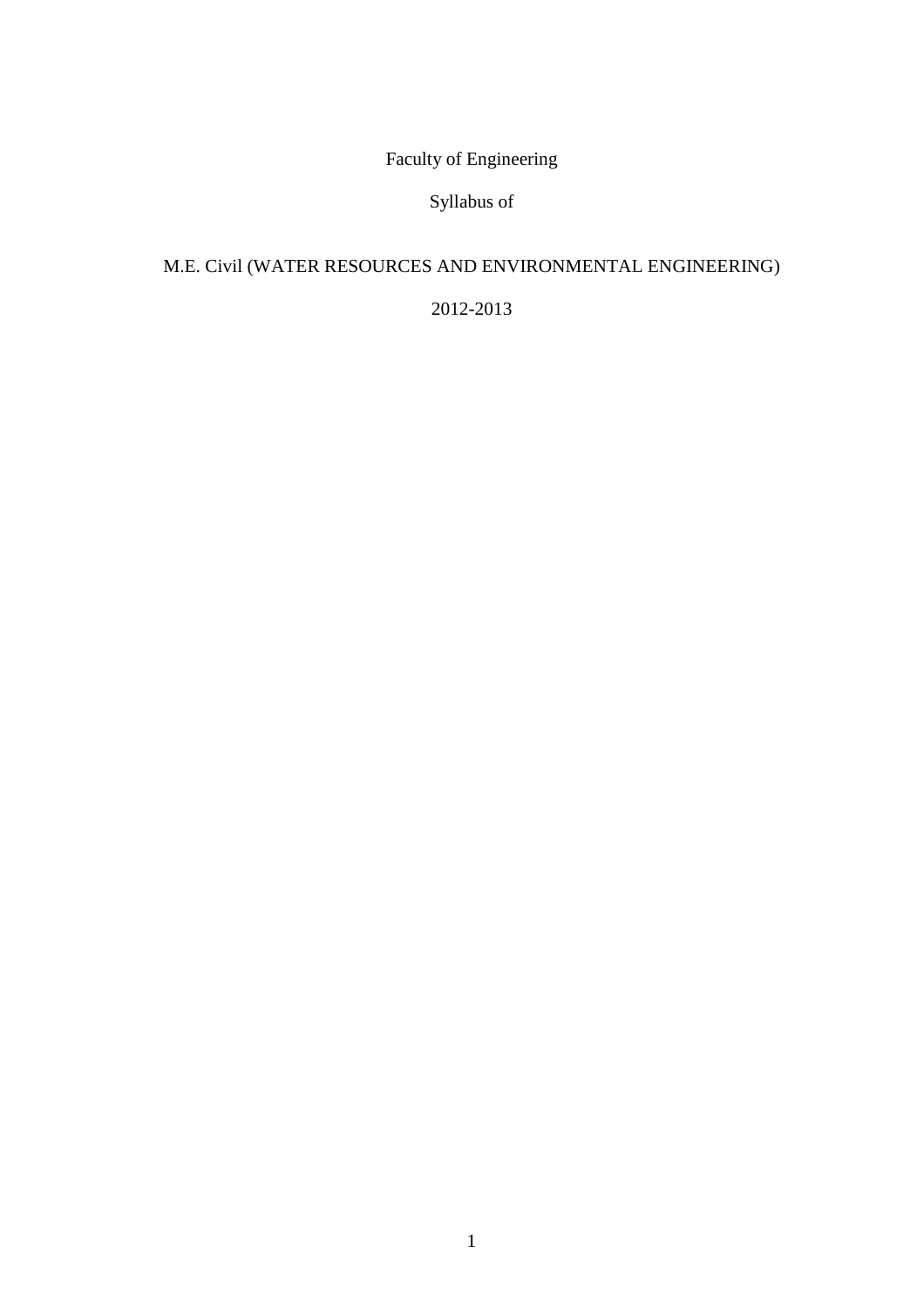# **COURSE STRUCTURE FOR M. E. CIVIL (Water Resource and Environmental Engg.)**

#### **SEMISTER –I**

| <b>CODE</b> | <b>Subject</b>                 | <b>Teaching</b><br><b>Scheme</b> |       | <b>Examination Scheme</b> |      |            | <b>Credits</b> |              |    |
|-------------|--------------------------------|----------------------------------|-------|---------------------------|------|------------|----------------|--------------|----|
|             |                                | Lect                             | Pr.   | Pape                      | TW   | <b>Ora</b> | Pr.            | <b>Total</b> |    |
|             |                                |                                  |       | r                         |      |            |                |              |    |
| 501601      | <b>Environmental Chemistry</b> | 3                                | $- -$ | 100                       |      |            | --             | 100          | 3  |
|             | & Microbiology                 |                                  |       |                           |      |            |                |              |    |
| 501602      | <b>Environmental</b>           | 3                                | $- -$ | 100                       |      |            |                | 100          | 3  |
|             | <b>Management</b>              |                                  |       |                           |      |            |                |              |    |
| 501603      | <b>Advance Fluid Mechanics</b> | 3                                | $-$   | 100                       | $ -$ | $ -$       | $- -$          | 100          | 3  |
| 501604      | Elective -I                    | 3                                | $-$   | 100                       |      |            | --             | 100          | 3  |
| 501605      | <b>Elective-II</b>             | 3                                | --    | 100                       |      |            | --             | 100          | 3  |
| 501606      | <b>Lab Practice -I</b>         | --                               | 6     |                           | 50   |            | $- -$          | 50           | 3  |
| 501607      | Seminar <sub>-I</sub>          |                                  | 4     | $- -$                     | 50   | $- -$      | $- -$          | 50           | 2  |
|             | <b>Total of First Term</b>     | 15                               | 10    | 500                       | 100  |            | --             | 600          | 20 |

#### **SEMISTER -II**

| <b>CODE</b> | <b>Subject</b>                 | <b>Teaching</b><br><b>Scheme</b> |       | <b>Examination Scheme</b> |            |     |       |              | <b>Credits</b> |
|-------------|--------------------------------|----------------------------------|-------|---------------------------|------------|-----|-------|--------------|----------------|
|             |                                | Lect                             | Pr.   | Pape                      | TW         | Ora | Pr.   | <b>Total</b> |                |
|             |                                | ٠                                |       | r                         |            |     |       |              |                |
| 501608      | <b>Optimization Technique</b>  | 3                                | $-$   | 100                       |            |     | --    | 100          | 3              |
| 501609      | <b>Open Channel Hydraulics</b> | 3                                | $- -$ | 100                       |            |     | $- -$ | 100          | 3              |
| 501610      | <b>Advance Waste Water</b>     | 3                                | $- -$ | 100                       | $ -$       |     | --    | 100          | 3              |
|             | <b>Treatment</b>               |                                  |       |                           |            |     |       |              |                |
| 501611      | <b>Elective-III</b>            | 3                                | $-$   | 100                       | $ -$       |     | $-$   | 100          | 3              |
| 501612      | <b>Elective -IV</b>            | 3                                | $- -$ | 100                       | $ -$       | --  | $-$   | 100          | 3              |
| 501613      | <b>Lab Practice -I</b>         |                                  | 6     |                           | 50         |     | $- -$ | 50           | 3              |
| 501614      | Seminar -I                     |                                  | 4     |                           | 50         | --  | $- -$ | 50           | 2              |
|             | <b>Total of Second Term</b>    | 15                               | 10    | 500                       | <b>100</b> | --  | $-$   | 600          | 20             |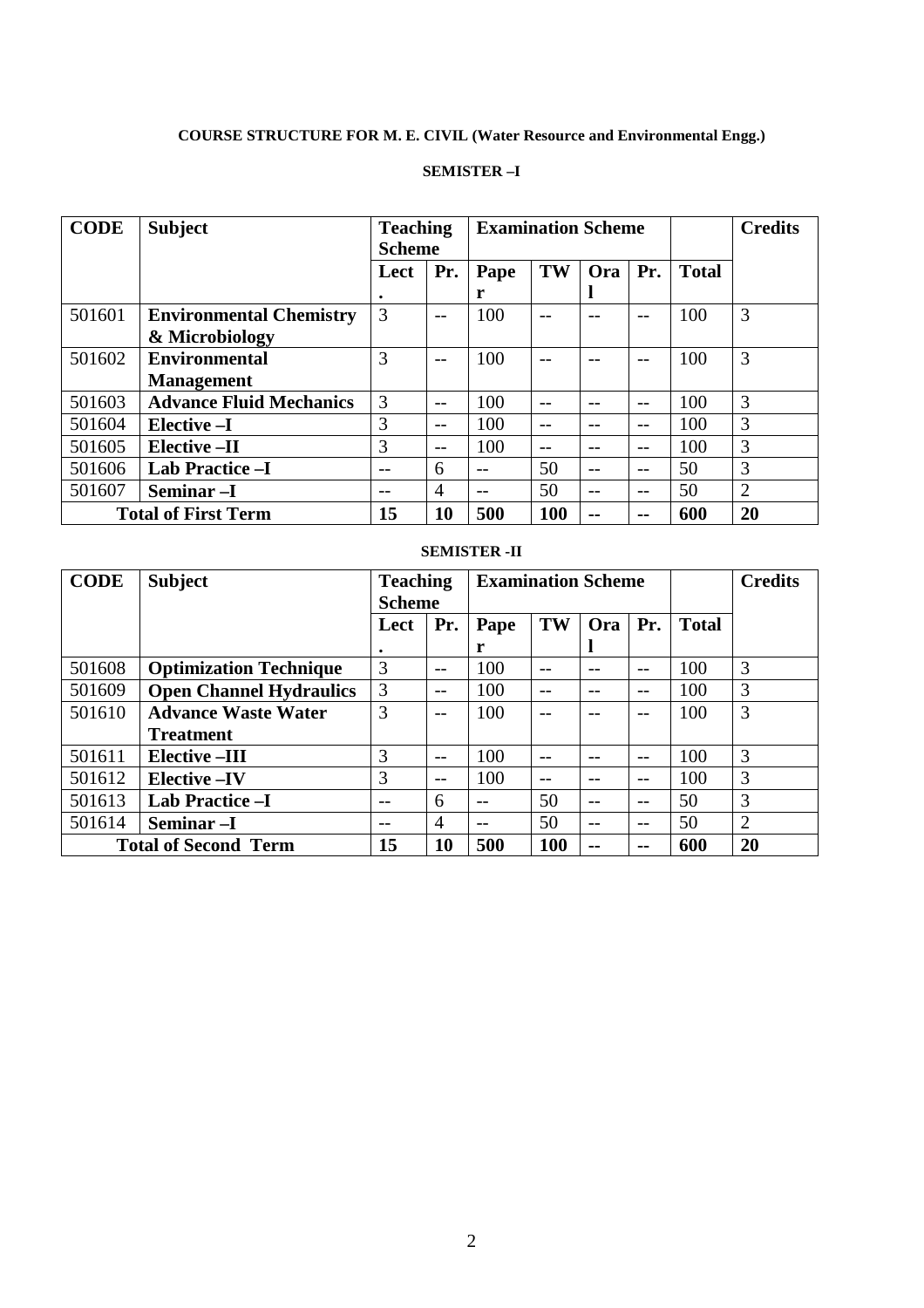#### **SEMISTER -III**

| <b>CODE</b> | <b>Subject</b>               | <b>Teaching</b><br><b>Scheme</b> |     | <b>Examination Scheme</b> |     |           | <b>Credits</b> |              |               |
|-------------|------------------------------|----------------------------------|-----|---------------------------|-----|-----------|----------------|--------------|---------------|
|             |                              | Lect                             | Pr. | Pape                      | TW  | Ora   Pr. |                | <b>Total</b> |               |
|             |                              |                                  |     |                           |     |           |                |              |               |
| 501615      | <b>Seminar III</b> (Based on | $ -$                             | 4   | $ -$                      | 50  | $ -$      | $- -$          | 50           | $\mathcal{D}$ |
|             | Project)                     |                                  |     |                           |     |           |                |              |               |
| 501616      | <b>Project Stage -I</b>      |                                  | 18  | $- -$                     | 50  | $ -$      | $ -$           | 50           | 6             |
|             | <b>Total of Third Term</b>   | $\sim$ $\sim$                    | 22  | $- -$                     | 100 | --        | --             | 100          | 8             |

#### **SEMISTER –IV**

| <b>CODE</b>                 | <b>Subject</b>           | <b>Teaching</b><br><b>Scheme</b> |    | <b>Examination Scheme</b> |        |                                 | <b>Credits</b> |              |    |
|-----------------------------|--------------------------|----------------------------------|----|---------------------------|--------|---------------------------------|----------------|--------------|----|
|                             |                          | Lect                             |    | Pr.   Pape                | TW     | $\vert$ Ora $\vert$ Pr. $\vert$ |                | <b>Total</b> |    |
|                             |                          |                                  |    |                           |        |                                 |                |              |    |
| 501617                      | <b>Project Stage -II</b> | $- -$                            | 18 | $- -$                     | $150*$ | 50                              | --             | 200          | 12 |
| <b>Total of Fourth Term</b> |                          | $- -$                            | 18 | $- -$                     | 150    | 50                              | $- -$          | 200          | 12 |

\*Term Work of Project Stage II of Semester IV should be assessed jointly by the pair of internal and external examiner during oral examination.

Note : The contact hrs for the calculation of load of teacher for

 **Seminar :- 1Hr/Week/Student Project :-2Hr/Week/Student** 

# **LIST OF ELECTIVES**

| <b>Elective I</b>    | <b>Elective II</b>          | <b>Elective III</b>         | <b>Elective IV (Open)</b>   |
|----------------------|-----------------------------|-----------------------------|-----------------------------|
| Ground water         | Unit Operation in           | <b>Computational Method</b> | Dam Engineering             |
| contamination and    | Environmental               | in Water Resources          |                             |
| <b>Transport</b>     | Engineering                 |                             |                             |
| Hydrology and        | <b>Advance Water</b>        | Noise Pollution and         | Energy and                  |
| Groundwater          | <b>Treatment and Water</b>  | Control Technique           | Environment                 |
|                      | Supply Engineering          |                             |                             |
| <b>Air Pollution</b> | Remote Sensing and          | Ground Water                | Closed conduit Flow         |
| Engineering          | <b>GIS System for Water</b> | Modeling                    |                             |
|                      | Resources                   |                             |                             |
|                      | Management                  |                             |                             |
| Solid and Hazardous  | Planning and                | <b>Industrial Waste</b>     | <b>Research Methodology</b> |
| Waste Management     | Management of Water         | Management                  | and Intellectual            |
|                      | Resources                   |                             | <b>Property Right</b>       |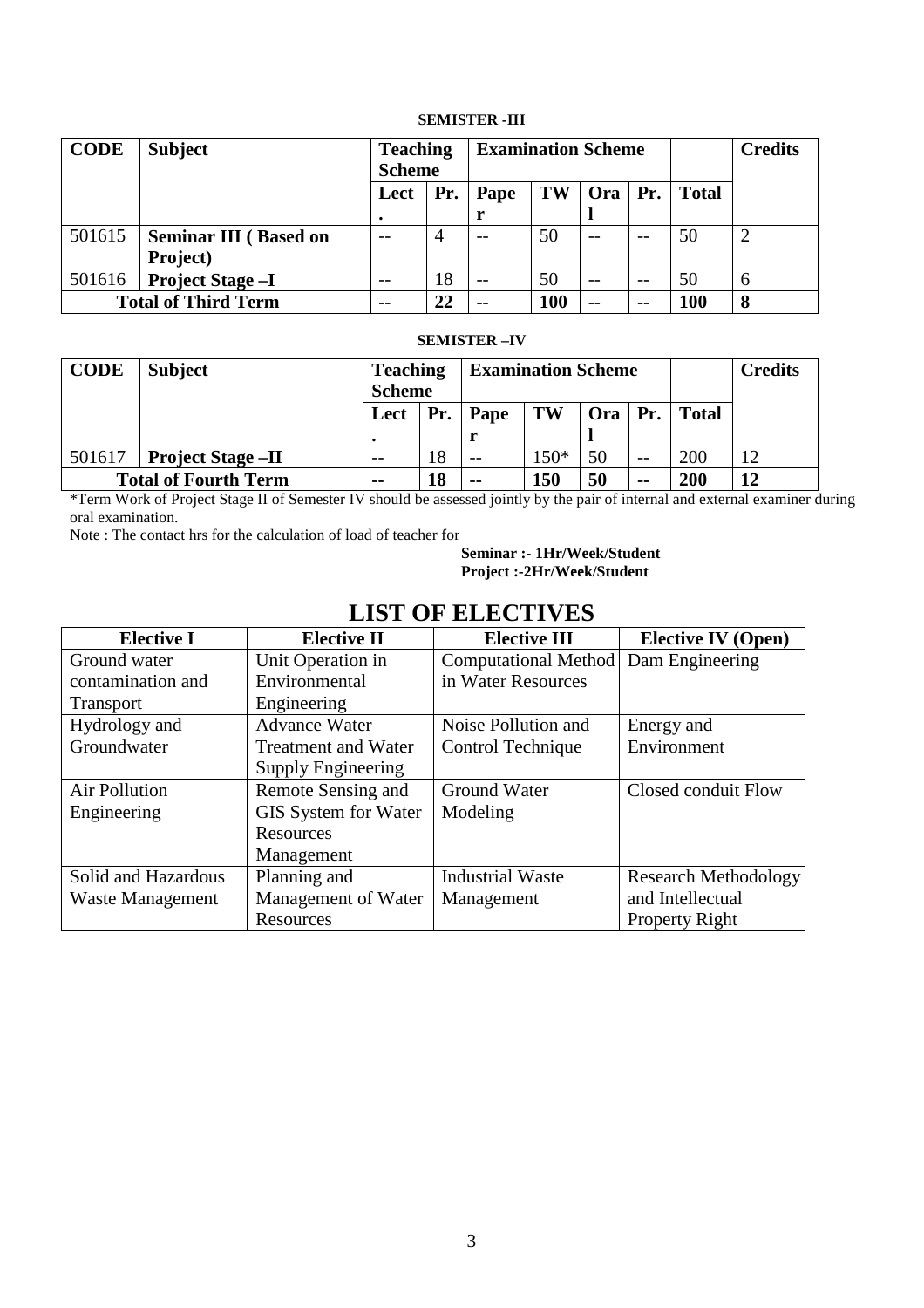### **SEMESTER– I**

### **ENVIRONMENTAL CHEMISTRY AND MICROBIOLOGY (501601)**

Teaching Scheme: Examination Lecture: 3 Hrs. / Week Paper: 100 Marks

Paper Duration: 3 Hrs.

### **Unit 1**

Chemistry of pollutants in the Atmosphere: Solid, liquid, gaseous and radioactive pollutants in the atmosphere, formation of physical processes of pollutants in the atmosphere, Effects of temperature, solar radiation and wind currant on the various pollutants, Effect of gravitational force and rain scrubbing on air pollutants, Chemical properties of air pollutants chemisorptions, effect of solar radiation on acidic basic characteristics, reducing, oxidizing properties of air pollutants.

### **Unit 2**

Chemistry of pollutants in the water (Hydrosphere), Characteristics of water as a solvent, Interaction of water with organic, Inorganic species, (Natural & Anthropogenic), determination of water quality parameters, physical, chemical, biological and physiological parameters.

#### **Unit 3**

**Physico–Chemical methods for analysis of environmental samples**: Physicochemical parameters; Definition and determination of conductivity, pH, emf, COD, BOD, Viscosity, surface tension, estimation of various elements at major, minor trace, ultra trace level concentrations; Choice of a technique; Principle, merits and demerits of the techniques –

**Soil Chemistry**: Formation, constituents and properties of soils, adsorption of contaminants in soil.

### **Unit 4**

**Chemistry of Various Organic and Inorganic Compounds**: Carcinogenic compounds and their effects. Hydrocarbons: Chemistry of hydrocarbon decay, environmental effects, effects on macro and micro organisms.

**Surfactants:** Cationic, anionic and nonionic detergents, modified detergents. **Pesticides:** Classification, degradation, analysis, pollution due to

pesticides and DDT problems.

**Synthetic Polymers:** Microbial decomposition, polymer

decay, ecological and consideration, Photosensitize additives.

Lead and its compounds: Physical and chemical properties, behavior, human exposure, absorption, influence. Aflatoxin occurrence, chemical composition and properties metabolism, acute toxicity, carcinogenicity

### **Unit 5**

Instrumental methods of pollutant analysis, Spectroscopic techniques, AAS, NAA, GCMS, HPLC, Electro analytical techniques, EEM-608, Industrial waste management and environmental audit, environmental sensing techniques.

### **Unit 6**

Bacteria: classification and characteristics of bacteria, cell morphology, growth rate curve, culture techniques, Gram staining, microscopic methods, MPN, Plate count and membrane filter techniques,

### **Unit 7**

Algae: classification, symbiosis, factors affecting algal growth, control of algae, Fungi, moulds, protozoa , population dynamics, role of microbes, in biological waste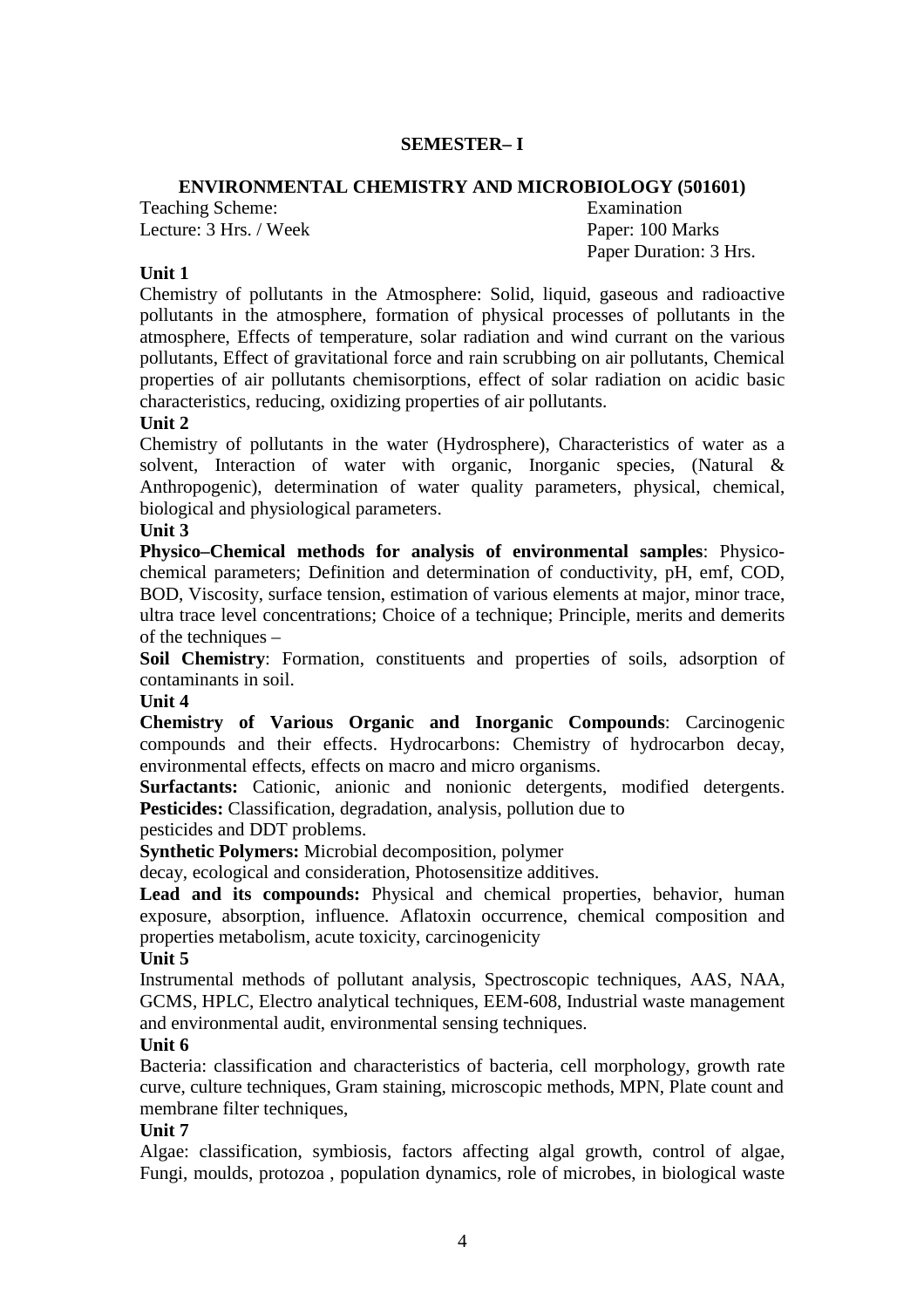treatment, significance of F/M ratio, acclimatization of bacteria, bioassay tests, aerobic and aerobic metabolism.

# **Unit 8**

Structure of prokryotic and eukryotic cells, Types and metabolic classification of micro organisms, Microbial metabolism, respiration and energy generation, ; enzyme kinetics and regulation; Bacterial genetics; structure of DNA and RNA ; transcription and translation; Gene expression and regulation; Gene transfer and recombinant DNA technology.

### **Reference Books**

1) Chemistry for Environmental Engineers - Swayer and McCarty

- 2) Outlines of Biochemistry Conn and Stump
- 3) Microbiology Pelzar and Reid
- 4) Microbiology for Sanitary Engineers Ray MaKinney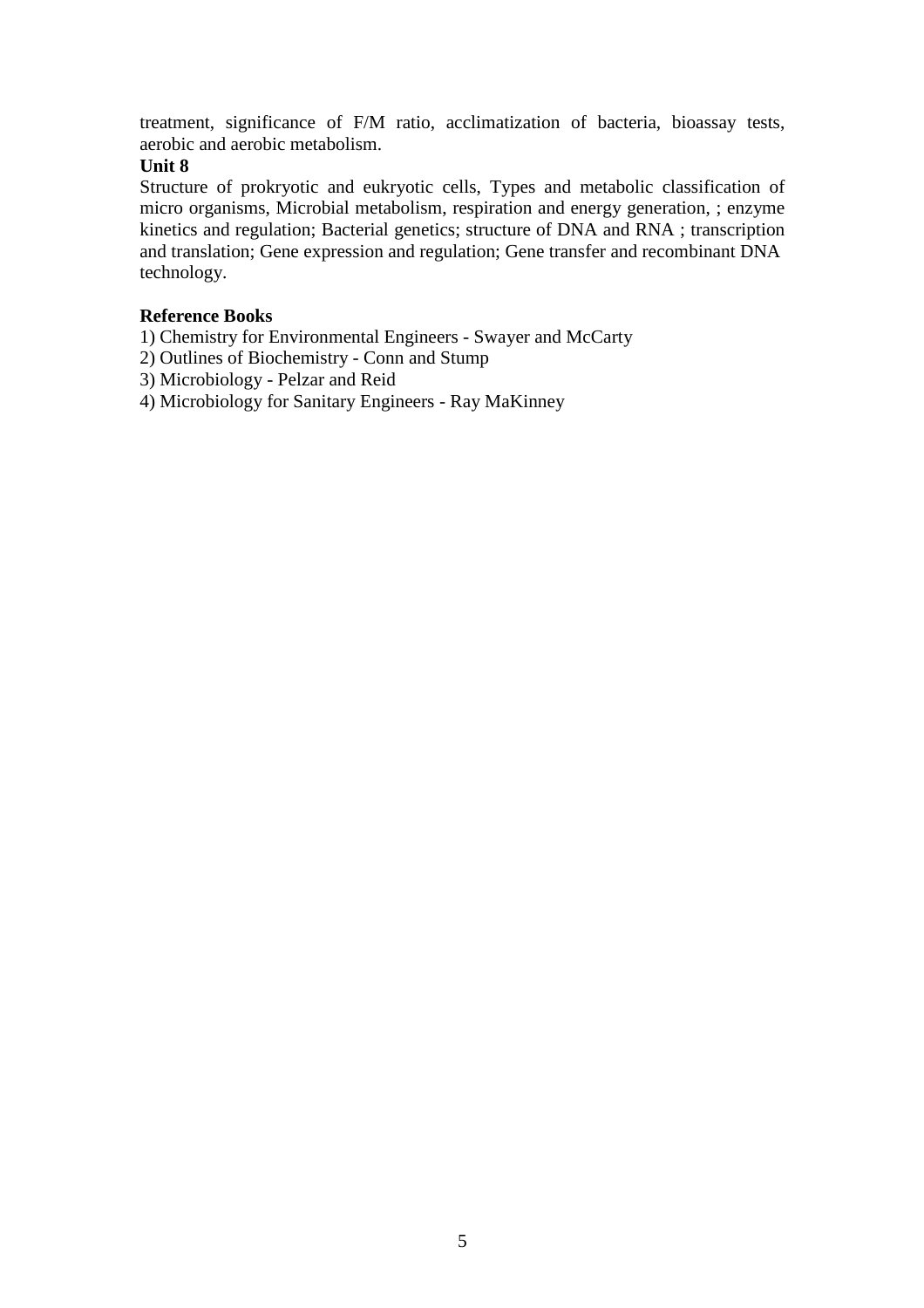### **ENVIRONMENTAL MANAGEMENT (501602)**

Teaching Scheme: Examination Lecture: 3 Hrs. / Week Paper: 100 Marks

Paper Duration: 3 Hrs.

### **Unit 1**

**Environmental impact assessment**: Introduction, Concepts and aims, Impact statement, Methods and Processes, Mitigation processes .Prediction and assessment of impact on air, water and noise.

**Public participation in environment decision making:** Environment education and awareness, Environmental economics, Economics of Pollution control, Cost benefit analysis.

# **Unit 2**

**Prediction and assessment of impact:** On the biological, cultural and socioeconomic environment, Introduction and basic concepts. Environmental impact assessment of major development projects, industries, mining, thermal power plants, atomic power stations, transport (rail, road, highway), tourism ( Hotels, beaches and resorts , EIA of different xenobiotics (chemicals, fertilizers, heavy metals).

### **Unit 3**

Pollution Taxes, Efficiency properties of a tax on emissions, problems with pollution taxes, Tradable Pollution Permits, Basic theory of tradable pollution permits, issues in tradable permits, Transboundrary pollution problem, international organizations for environmental protection. WTO agreements on environment. Agrochemical pollution and measures undertaken: national and inter national scenario, bio-diversity and economy.

### **Unit 4**

**Introduction:** Role of national, international, and UN agencies in dealing with the environmental aspects. Standards and setting criteria

**Historical aspects**: major legislations: USEPA 1969 to Clean Water and Air Act, Significant legislations in developing and developed countries.

**Legislations in Indian context**: Indian Forest Act 1950, 1980, and amendments. Acts related to air and water pollution.

### **Unit 5**

**Norms & Standards**: OHSHAS 18001 & its significance, ISO 14000 & its significance, other acts in ESE and case studies, Feasibility Studies and Management issues. **Related Issues**: Principles of sustainable development and implications of finite biosphere and complexities for engineering design and decision-making, Design of controlled environments to enhance health and protection of natural resources for sustainable development, Resource problems and design with ecological, economic, demographic and social dimensions, Techniques to integrate knowledge and policy. **Unit 6** 

**Introduction, Principles and Elements of Successful environmental management:**  ISO Principles, EMS, Creating an environmental management system in line with ISO 14000, Benefits of an environmental management system, Principles and elements of successful environmental management: Leadership, Environmental management planning, Implementing an environmental management system, Measurement and evaluations required for an environmental management system, Environmental management reviews and improvements, Legal and regulatory concerns, Integrating ISO 9000 and ISO 14000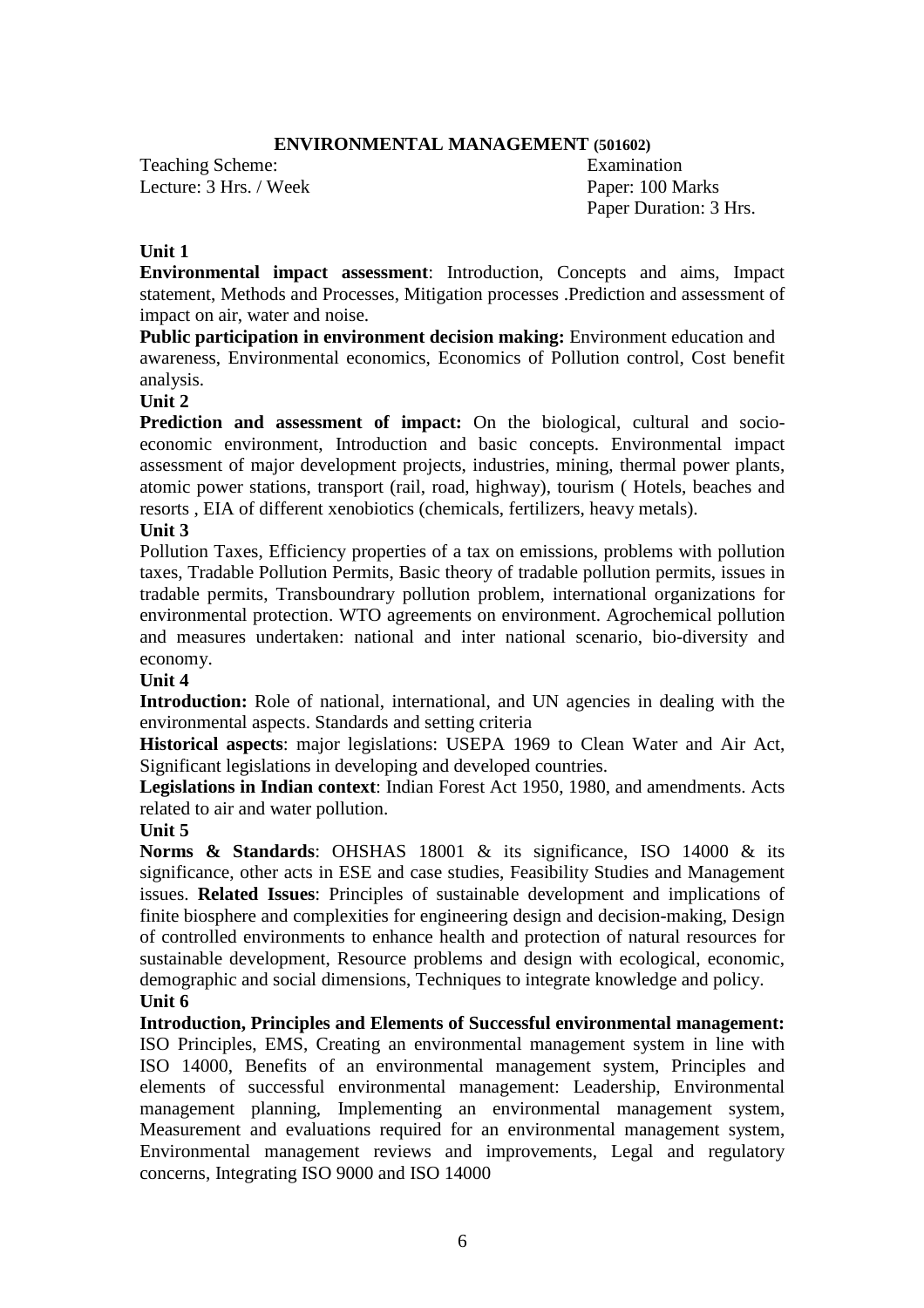Economy and Environment, Economic operation and environmental issues, adversities on the economy, Markets and Environmental Assets Incomplete markets, externalities, non-exclusion, non-rivalry and public good, non-convexities, asymmetric information

**Economic Incentive and Environmental Protection:** (i) Price rationing: Charges and subsidies, (ii) Liability rules: Non-compliance fees, bonds and deposit refunds.(iii) Quantity rationing: Marketable permits.(iv) Evaluation criteria(v) Practical Conditions for use of economic incentives.

### **Reference Books**

1. W. Canter "Environmental Impact Assessment" McGraw Hill (1996).

2. Peter Watten (Eds.) - `Environmental Impact Assessment Theory and Practice', Unwin Hyman, London ( 1988)

3. John G. Rau and David C. Woolen (Eds.) `Environmental Impact Analysis Hand Book', McGraw Hill, (1980).

4. Meyers A. Robert (Eds.) Encyclopedia of Environmental Analysis and Remediation Vol. 1-8, John Wiley & Sons, 1998.

5. Handbook of Accident prevention, ILO Publication, 1998.

6. Encyclopedia of Industrial Safety and Health, 1999.

7. G. M. Masters, Introduction to Environmental Engineering & Science, Prentice Hall, New Delhi, 1997

8. J.G. Henry and G. W. Heike, Environmental Science & Engineering", Prentice Hall International Inc., New Jersy, 1996.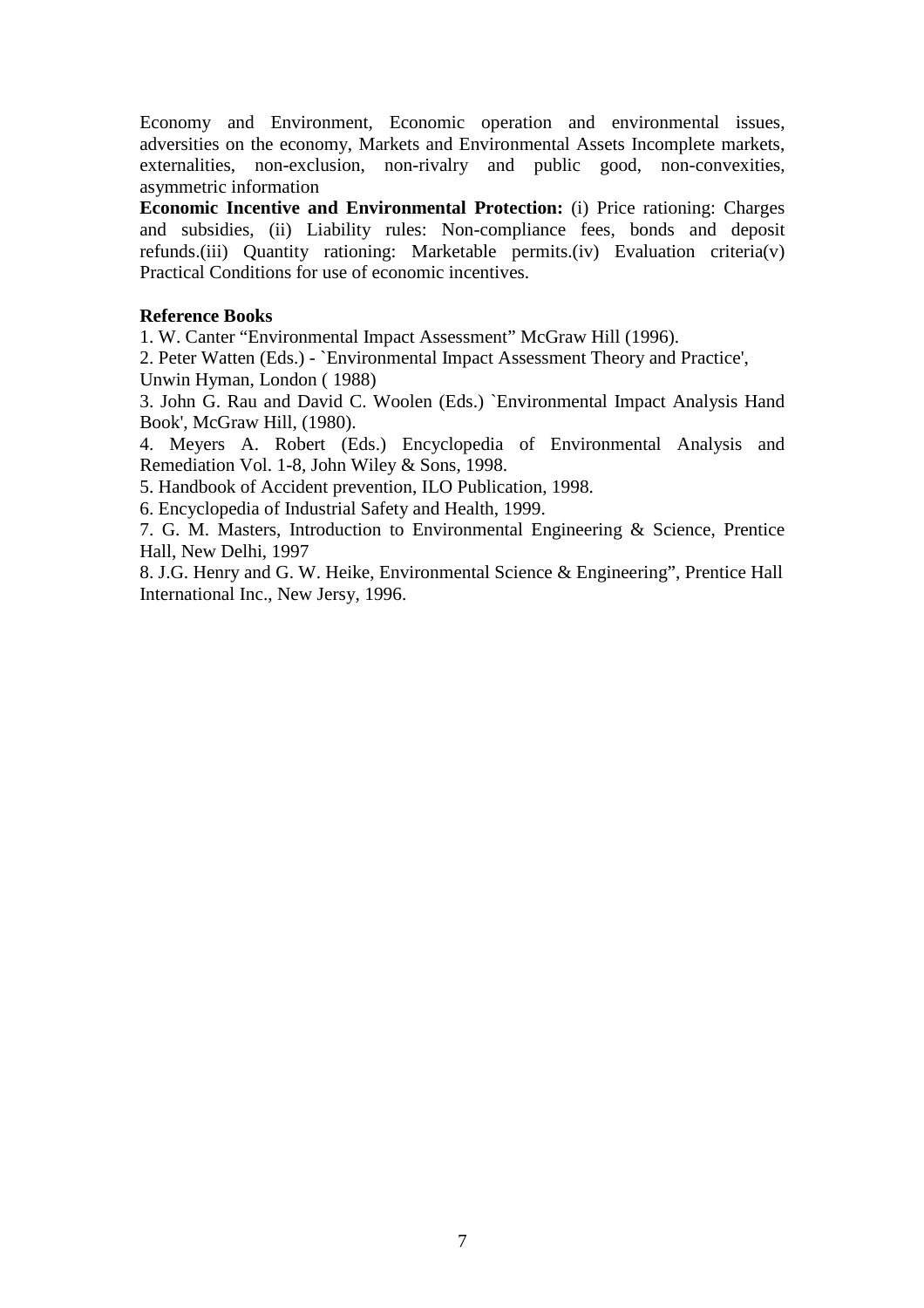#### **ADVANCE FLUID MECHANICS (501603)**

Teaching Scheme: Examination Lecture: 3 Hrs. / Week Paper: 100 Marks

Paper Duration: 3 Hrs.

### **Unit 1**

**Kinematics of flow:** Continuity Equation in polar and cylindrical coordinates, solving Laplace equation by graphical & relaxation method, conformal mapping. Standard two dimensional flow pattern, source, sink, doublet and their combination.

### **Unit 2**

**Laminar Flow:** Navier strokes equation-derivation, exact flow between parallel plates-it's exact solution, flow near an oscillating plate & suddenly accelerated plate. **Unit 3** 

**Boundary Layer Theory:** Karman's momentum integral equation, Karman Pohlhausen's solution, boundary layer separation.

#### **Unit 4**

**Turbulent Flow:** Reynolds' equation of motion, typical solution, Energy and Momentum equation, Statistical theory of turbulence, Isotropic and homogeneous turbulence, probability density function.

### **Unit 5**

**Fundamentals of Compressible Flow:** Compressible fluid flow-fundamental equation, continuity equation, energy equation, velocity of propagation. Pressure, density and temperature in terms of Mach number, Normal shock in one dimensional compressible flow and compressible flow around immersed bodies

### **Recommended books**

1. Applied Hydrodynamics – H.R. Vallentine, ELBS Publication

2. Fluid Mechanics-Grade & Mirajgaonkar

3. Fluid Mechanics-Victor L Streeter & E.B. Wylie, Mc-Graw Hill

4. Viscous Fluid Flow-Frank M White, Mc-Graw Hill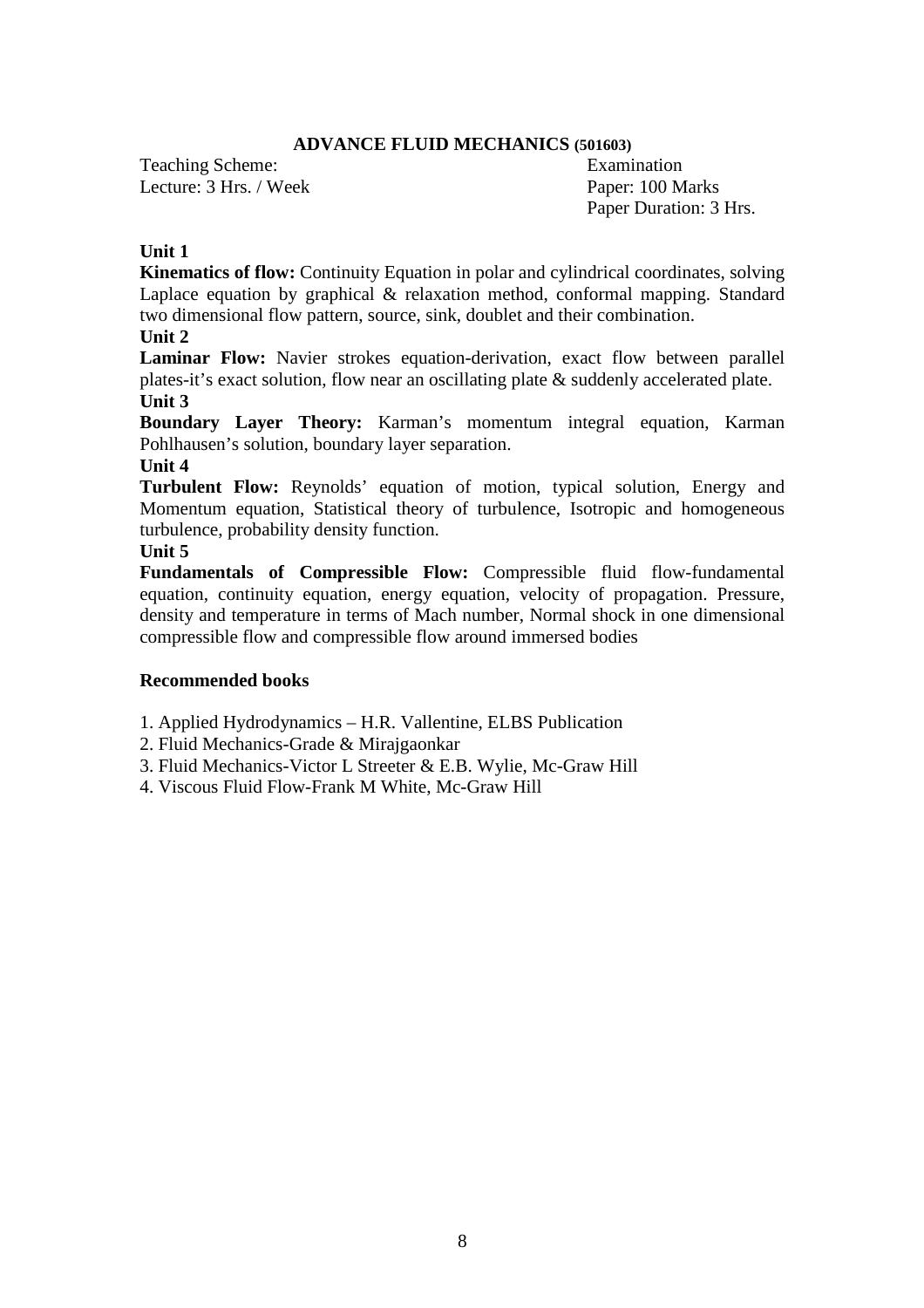# **ELECTIVE-I**

### **GROUNDWATER CONTAMINATION AND TRANSPORT (501604)**

Teaching Scheme: Examination Lecture: 3 Hrs. / Week Paper: 100 Marks

Paper Duration: 3 Hrs.

### **Unit 1**

**Introduction:** Ground water and the hydrologic cycles-Ground water as a resource-Ground water contamination-Ground water as a Geotechnical problem-Ground water and geologic processes. Physical properties and principles-Darcy's Law-Hydraulic Head and Fluid Potential piezometers and Nests, Hydraulic conductivity and permeability-Homogencity and Anisotropyporosity and voids Ratio- Unsaturated flow and the water table-Steady state flow and Transient Flow-compressibility and effective stress-Transmissivity and storativity - Equations of Ground water flow-Limitations of Darcian Approach-hydro dynamic dispersion.

#### **Unit 2**

**Hydrologic Cycle and Flow-net:** Flow nets-Graphical construction-Flow nets by numerical simulation, steady state Regional Ground water Flow-Steady state hydrologic-budgets- Fluctuations in ground water levels. **Unit 3** 

# **Resource Evaluation:** Development of Ground water Resources-Exploration for Aquifers-the response of Ideal aquifers to pumping-Measurement of parameters - Laboratory tests- Piezometer test-pumping tests-Estimation of saturated hydraulic

conductivity-Numerical simulation for aquifer yield prediction-Artificial recharge and induced infiltration-Land subsidence-sea water intrusion

### **Unit 4**

**Chemical Properties and Principles:** Constituents-chemical equilibrium-Association and Dissociation of dissolved species-effects of concentration gradients-Mineral dissolution and solubility- Oxidation and Reduction Process-Ion exchange and Adsorption- Environmental isotopes-Field Measurement of Index parameters. **Unit 5** 

**Solute Transport**: Water Quality Standards-Transport Process-Nonreactive Constituents in Homogeneous Media And Heterogeneous Media-Transport In Fracture Media-Hydeochemical behavior of Contaminants-Trace Metals-Nitrogen-Trace Nonmetals Organic Substances-

Measurement of Parameters-Velocity-Dispersivity-Chemical Partitioning-Sources Of Contamination- Land Disposal Of Solid Wastes-Sewage Disposal On Land.

#### **Reference Books**

1*.* Randall J. Charbeneau, " Ground Water Hydraulics and Pollutant Transport "

2. Allen Freeze, R. and John A. Cherry, "Ground Water ". Prentice Hall.Inc.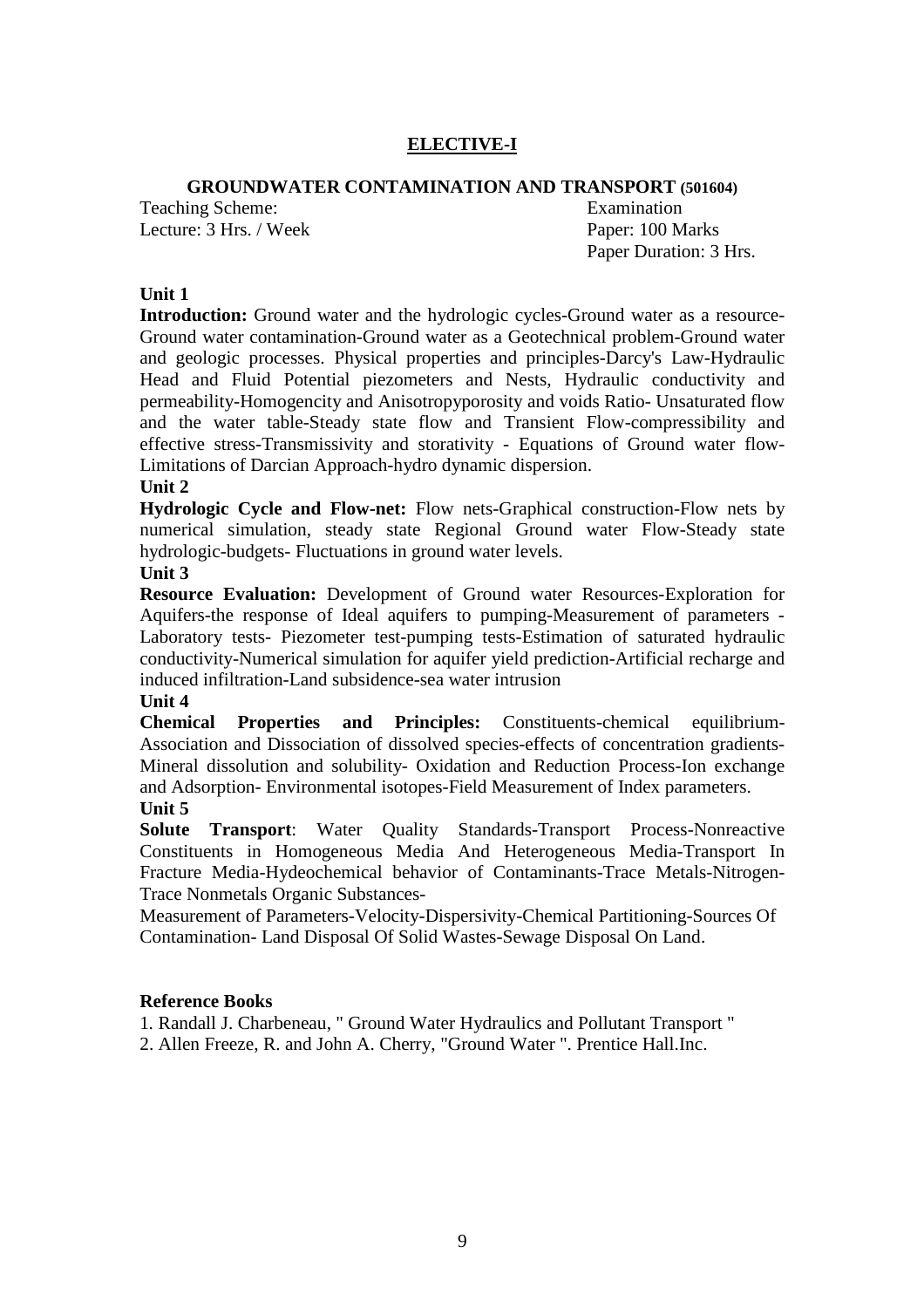### **HYDROLOGY AND GROUNDWATER (501604)**

Teaching Scheme: Examination Lecture: 3 Hrs. / Week Paper: 100 Marks

Paper Duration: 3 Hrs.

### **Unit 1**

**Introduction:** Hydrologic Cycle, Precipitation, Evaporation, Infiltration, Interception and Depression, Depth area duration analysis, Unit hydrograph theory, IUH, Rainfall runoff models-SWM, Tanks, CLS models

# **Unit 2**

**Flow Generation:** Stochastic processes-classification, time series & it's components, various statistical distributions like binomial, normal, log-normal, Poisson, Beta B, gamma, Pearson type I, II and III & their uses in hydrology, Chi square test, plotting, position, frequency factors, extreme value theory, synthetic generation of yearly and monthly flows in hydrology.

### **Unit 3**

**Flood Analysis:** Flood estimation by various methods, forecasting of floods, flood frequency analysis, Gumbel's, Pearson type I, II, and III distribution, Log-normal method, design flood for various hydraulic structures.

### **Unit 4**

**Ground Water Hydraulics:** Definition of Ground Water, aquifers, vertical distribution of subsurface water. Darey's Law-itsrange of validity, Dupuit Forchheimer assumption, application of Darcy's law to simple flowsystems governing differential equation for confined and unconfined aquifers, fully & partially penetrating wells, interference of wells, pumping test with steady & unstady flow, method of image.

### **Unit 5**

**Ground Water Development:** Ground water Exploration, well types, well construction & design, screens, perforations & gravel packs, pumping equipment, quality of ground water, pollution of ground water.

### **Unit 6**

**Ground Water Conservation:** Ground water budget, seepage from surface water artificial recharge.

### **Recommended books**

- 1. Applied Hydrology-Linsley Kolhar & Paulhas (Mc-Graw Hill)
- 2. Water Resource & Hydrology-S.K. Garg.
- 3. Engineering Hydrology-K.Subramanya, Tata Mc-Graw Hill.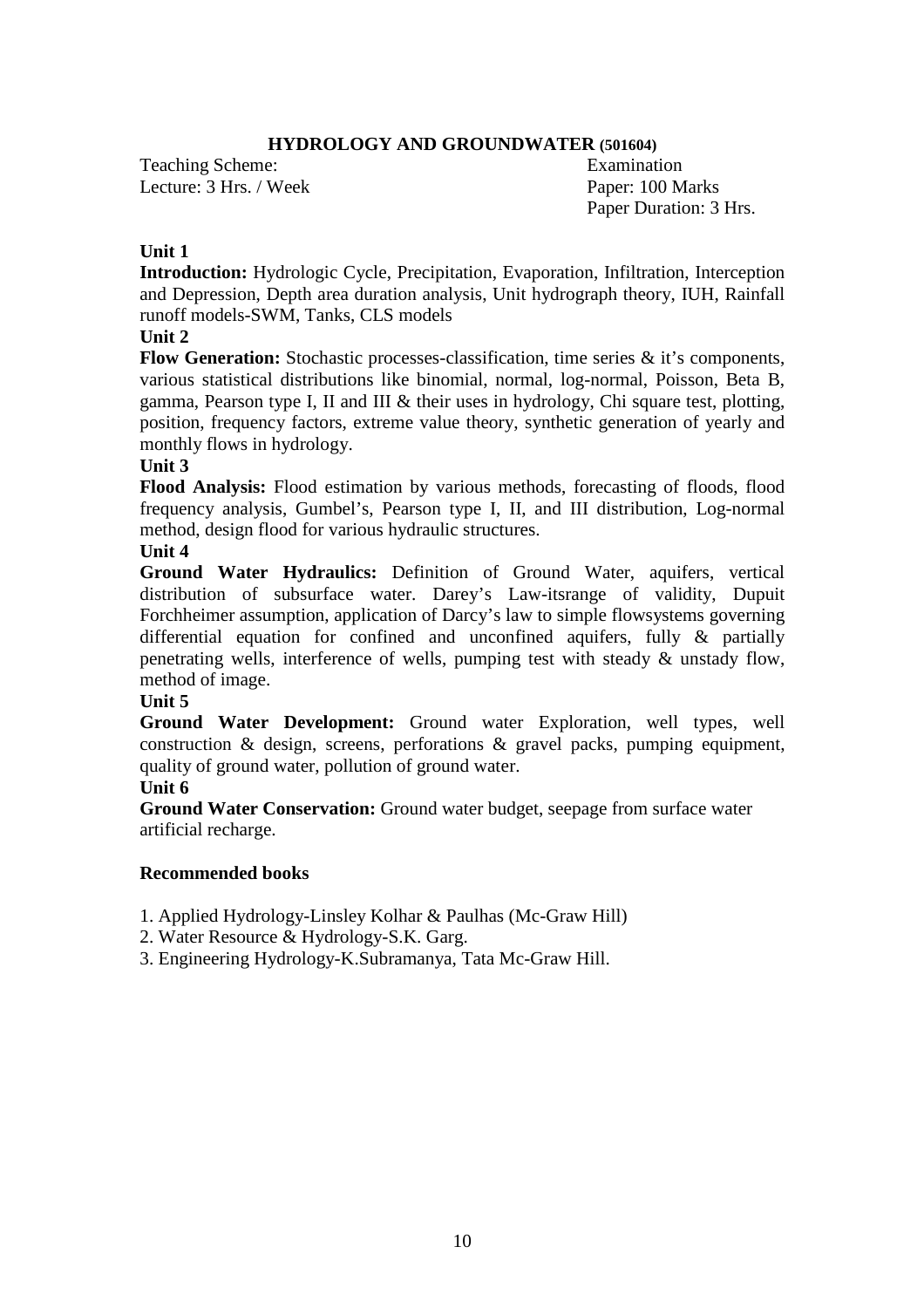### **AIR POLLUTION ENGINEERING (501604)**

Teaching Scheme: Examination Lecture: 3 Hrs. / Week Paper: 100 Marks

Paper Duration: 3 Hrs.

# **Unit 1**

Physics of atmosphere, Solar radiation, Wind circulation, Lapse rate, Inversion, Stability conditions, Pasquil stability model, maximum mixing depth, Wind rose, Plume behavior, Heat island effect, Green house effect, Rain drop formation, Visibility, Photochemical reaction.

# **Unit 2**

Dispersion of pollutants in the atmosphere, eddy diffusion model, the Gaussian dispersion model, point source, Line source, maximum ground level concentration, Determination of stack height, sampling time corrections, Effects of inversion trap.

# **Unit 3**

Indoor air pollution: Causes of air pollution, sources and effects of indoor air pollutants, changes in indoor air quality, control of indoor air pollutants and air cleaning systems.

**Odour pollution:** Theory, sources, measurement and methods of control of odour pollution.

**Air sampling and analysis:** Air pollution survey, basis and statistical considerations of sampling sites, devices and methods used for sampling gases and particulars. Stack emission monitoring, iso-kinetic sampling. Analysis of air samples chemical and instrumental methods. Ambient air quality monitoring.

### **Unit 4**

Particulate matter; Definitions of different particulate matter, Distribution and source of SPM, Terminal settling velocity, Hood and duct design, Particulate collection design.

# **Unit 5**

Control equipment for particulate matter; Settling chamber, Cyclone, Wet collectors, Fabric filter, Electrostatic precipitator, Problems on design of equipment, Component detailing collection efficiency.

# **Unit 6**

General control of Gaseous pollutants, Principles of absorption, Adsorption, Basic design of absorption and adsorption units, Incineration and after burner, Control of sulphuric dioxide,  $NO<sub>x</sub>$ .

# **Unit 7**

Automobile source; Emission of pollutants from automobiles, Reduction of emissions by different methods, Alternative fuels and their utilizations.

# **Unit 8**

Strategy for effective control of air pollution in India.

# **Reference Books**

- 1. Air Pollution Wark and Warner.
- 2. Air Pollution Vol. I and II– Stern.
- 3. Air Pollution and Control– Martin Crawford.
- 4. Air Pollution H. V. N. Rao and M. N. Rao, TMH, Pub.
- 5. Air pollution KVSG Murali krishna.
- 6. Air Pollution Perkins.
- 7. Environmental Engineering Davis, McGraw Hill- Pub.
- 8. Environmental Engineering Peavy and Rowe, McGraw Hill- Pub.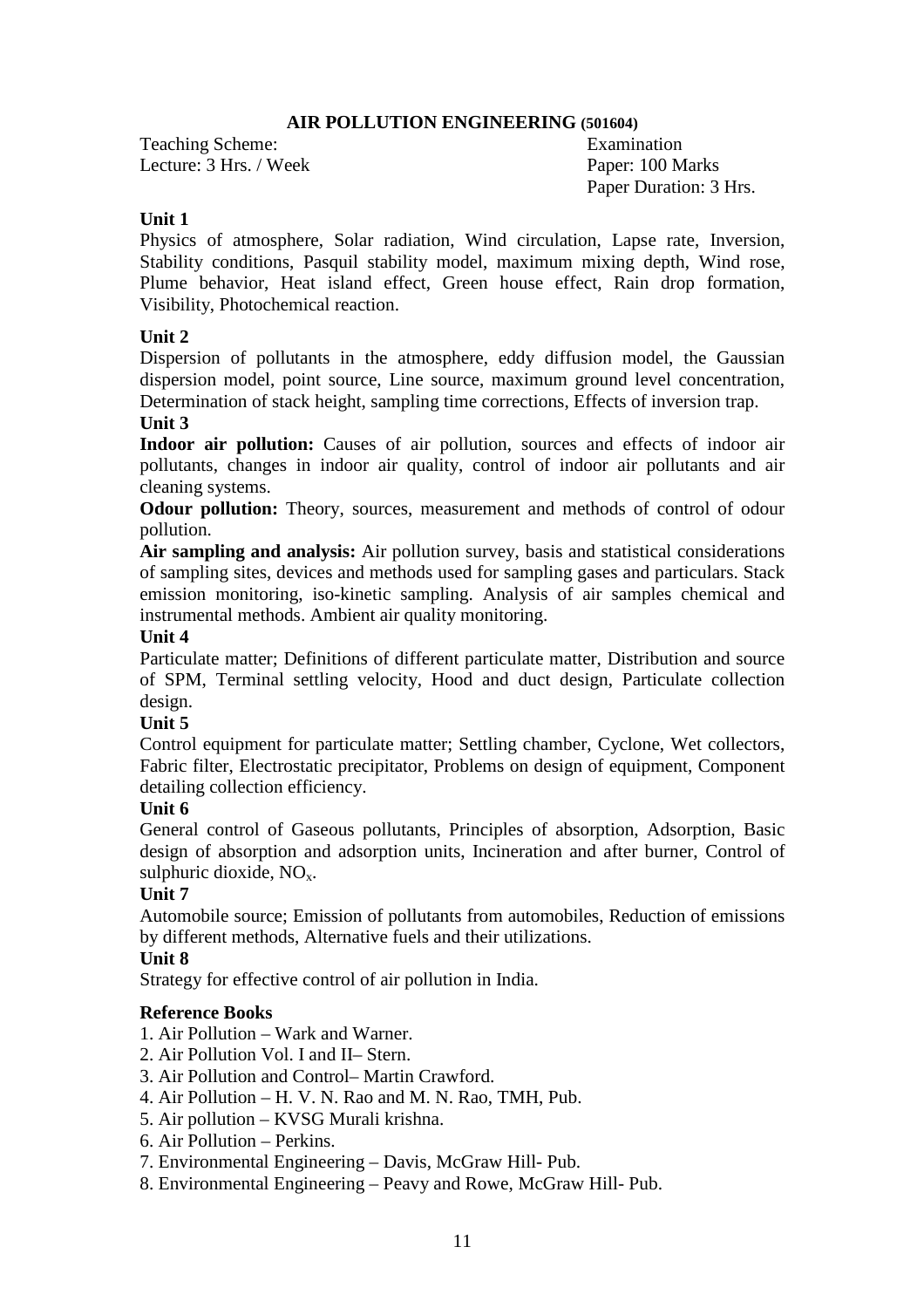# **SOLID AND HAZARDOUS WASTE MANAGEMENT (501604)**

Teaching Scheme: Examination Lecture: 3 Hrs. / Week Paper: 100 Marks

Paper Duration: 3 Hrs.

# **Unit 1**

**Solid waste management:** Objectives, Functional elements, Environmental impact of mismanagement. Solid waste: Sources, Types, Composition, Quantities, Physical, Chemical and Biological properties.

**Solid waste generation rate:** Definition, Typical values for Indian cities, Factors affecting. Storage and collection: General considerations for waste storage at source, Types of collection systems. Transfer station: Meaning, Necessity, Location, Economic analysis. Transportation of solid waste: Means and methods, Routing of vehicles.

**Sorting and material recovery:** Objectives, Stages of sorting, Sorting operations, Guidelines for sorting for material recovery, Typical material recovery facility for a commingled solid waste.

### **Unit 2**

**Composting of solid waste:** Principles, Methods, Factors affecting, Properties of compost, Vermicomposting. Energy recovery from solid waste: Parameters affecting, Biomethanation, Fundamentals of thermal processing, Pyrolysis, Incineration, Advantages and disadvantages of various technological options.

**Landfills:** Definition, Essential components, Site selection, Land filling methods, Leachate and landfill gas management.

**Indian scenario**: Present scenario and measures to improve system for different functional elements of solid waste management system. Elements of financial management plan for solid waste system.

# **Unit 3**

Legal and Organizational foundation: Definition of solid waste - waste generation in a technological society - major legislation, monitoring responsibilities, sources and types of solid waste - sampling and characterization

### **Unit 4**

Definition and identification of hazardous wastes - sources and characteristics hazardous wastes in Municipal Waste - Hazardous waste regulations -minimization of Hazardous Waste-compatibility, handling and storage of hazardous waste - collection and transport.

# **Unit 5**

Hazardous waste treatment technologies - Design and operation of facilities for physical, chemical and thermal treatment of hazardous waste - Solidification, chemical fixation and encapsulation, incineration. Hazardous waste landfills: Site selection, design and operation- remediation of hazardous waste disposal sites. Sampling and characterization of Solid Wastes; TCLP tests and leachate studies

# **Reference Books**

1)Manual on municipal solid waste management – Government of India publication.

2)Integrated solid waste management – George Tchobanoglous. Mcgraw Hill

3) Solid waste management handbook– Pavoni

4) Gorge Techobanoglous et al "Integrated solid Waste Management" Mc Graw Hill Publication 1993.

5)Charles A Wentz " Hazardous Waste Management "Mc Graw-Hill Publication 1995.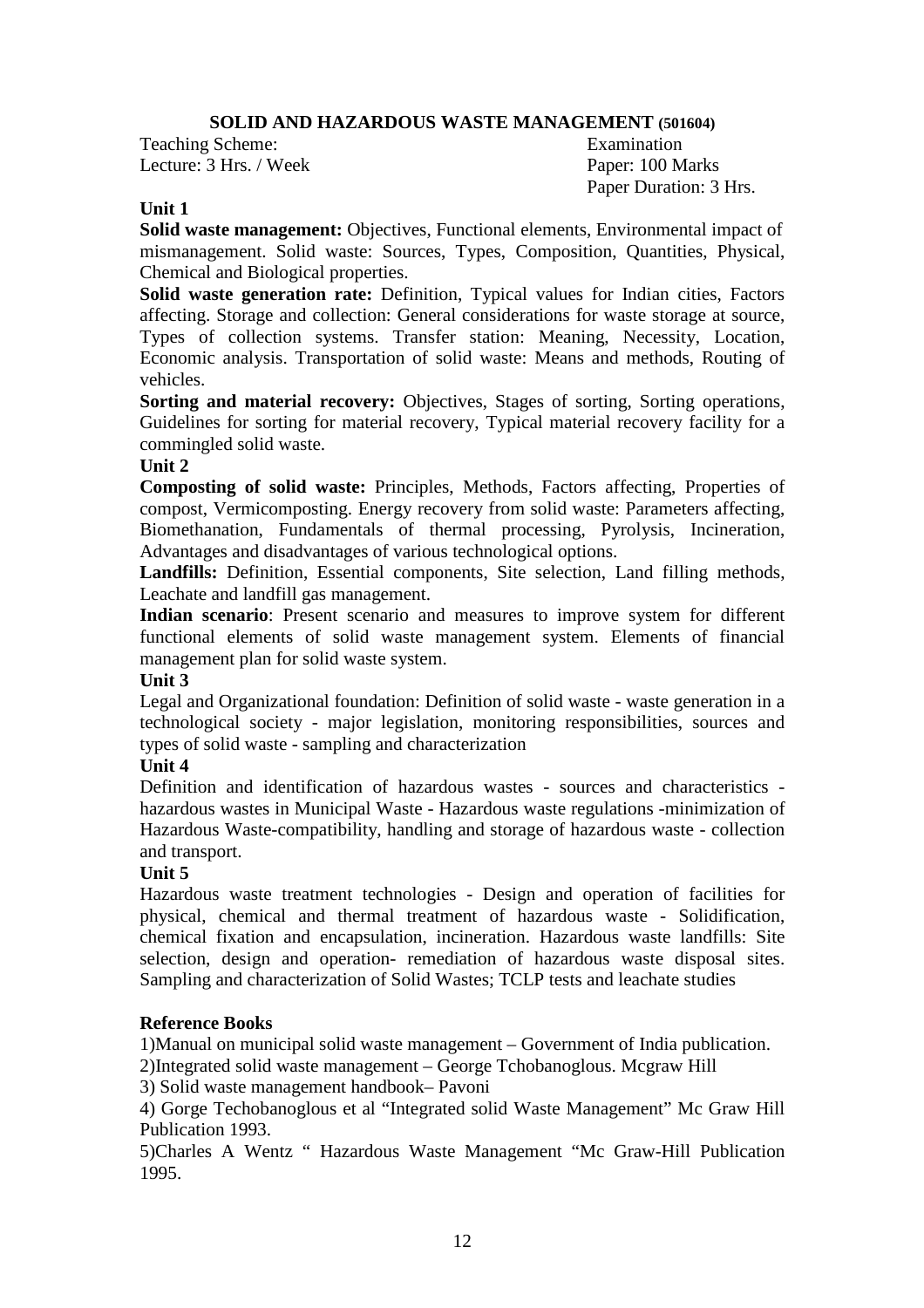# **ELECTIVE II**

### **UNIT OPERATIONS IN ENVIRONMETNAL ENGINEERING (501605)**

Teaching Scheme: Examination Lecture: 3 Hrs. / Week Paper: 100 Marks

Paper Duration: 3 Hrs.

### **Unit 1**

**Pumps and Compressor:** study of different type of pumps such as positive and non positive displacement pump, non positive displacement pump such as reciprocating pump, gear pump, centrifugal pump etc. Types of compressor, selection of compressor, power calculation, types of compressor

# **Unit 2**

**Valves & Actuators:** Study of different types of valves such as pressure control valve, flow control valve, direction control valve, their application, symbols used in hydraulic and pneumatic circuits, Different type of actuators used in hydraulic and pneumatic circuits.

# **Unit 3**

**Vibration and Seismic analysis for pipe and pipe support structure:** Elements of  $s$ eismology – terminology, structure of earth, causes of earthquake, plate tectonic theory, elastic boundary theory , seismic wave, magnitude , intensity, method of measurements. Fundamental of vibrations, free and forced vibration of single degree of freedom system, single degree of freedom, earthquake response of SDOF system, mode, shape function, accelerometer.

### **Unit 4**

**Heat exchanger:** Basic of heat transfer, dimensional analysis in heat transfer, heat transfer in Laminar and Turbulent flow, heat exchanger design, multiple heat exchanger

# **Unit 5**

**Diffusion (Mass Transfer Operation)and Distillation:** Ficks law, molecular diffusion, gas and liquid study state diffusion, Concept of distillation, vapour phase equilibrium, Gibb's Phase rule, degree of freedom, boiling point diagram, vapour – liquid equilibrium diagram, Herry's Law, Raoult's Law, types of distillation

### **Unit 6**

**Drying and Filtration Operation:** Humidification and de humidification, types of dryers, Introduction to filter press, types of filtration, design of hydraulic filter press

### **Reference Books**

1. Dynamics of structure theory and application to earthquake engineering, By A.K. Chopra- Prentice Hall Publication.

2. Structure Dynamic by Mario Paz CBS Publication

3. Unit Operation by G.K. Ghavane

4. Water and Waste Water Engineering by Metcalf Eddy – Tata Mc Graw Hill Publication

5. Water and Wastewater Engineering-Vol. II Fair, Geyer & Okun Wiley Toppan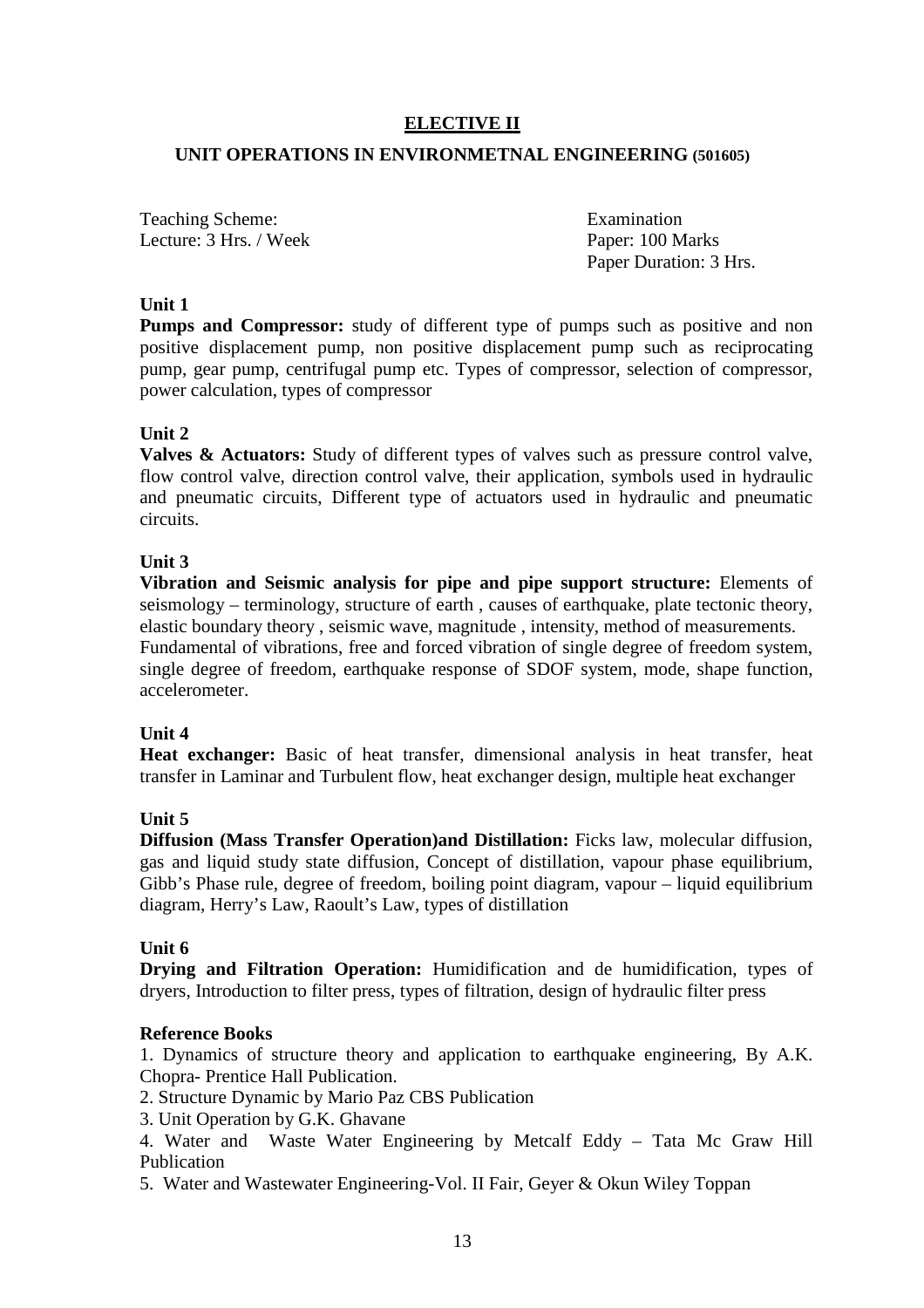Co. Ltd. Tokyo.

- 6. Handbook of applied hydraulics -C.V. Davis. International Students' Edition McGraw Hill Book Co., New York.
- 7. Operation and Control of Water Treatment processes C.R. Cox WHO Monograph Series No.49.
- 8. Manual of Water Supply and Treatment Ministry of Urban Development
- 9. Operation and control of water treatment processes C.R. Cox WHO Monograph no.49
- 10. Water supply for rural areas and small communities Wagner and Lanoix. WHO Monograph no.42.
- 11. Water supply and pollution control-Clark, Viessman Jr. & Hammer International Textbook Co. London.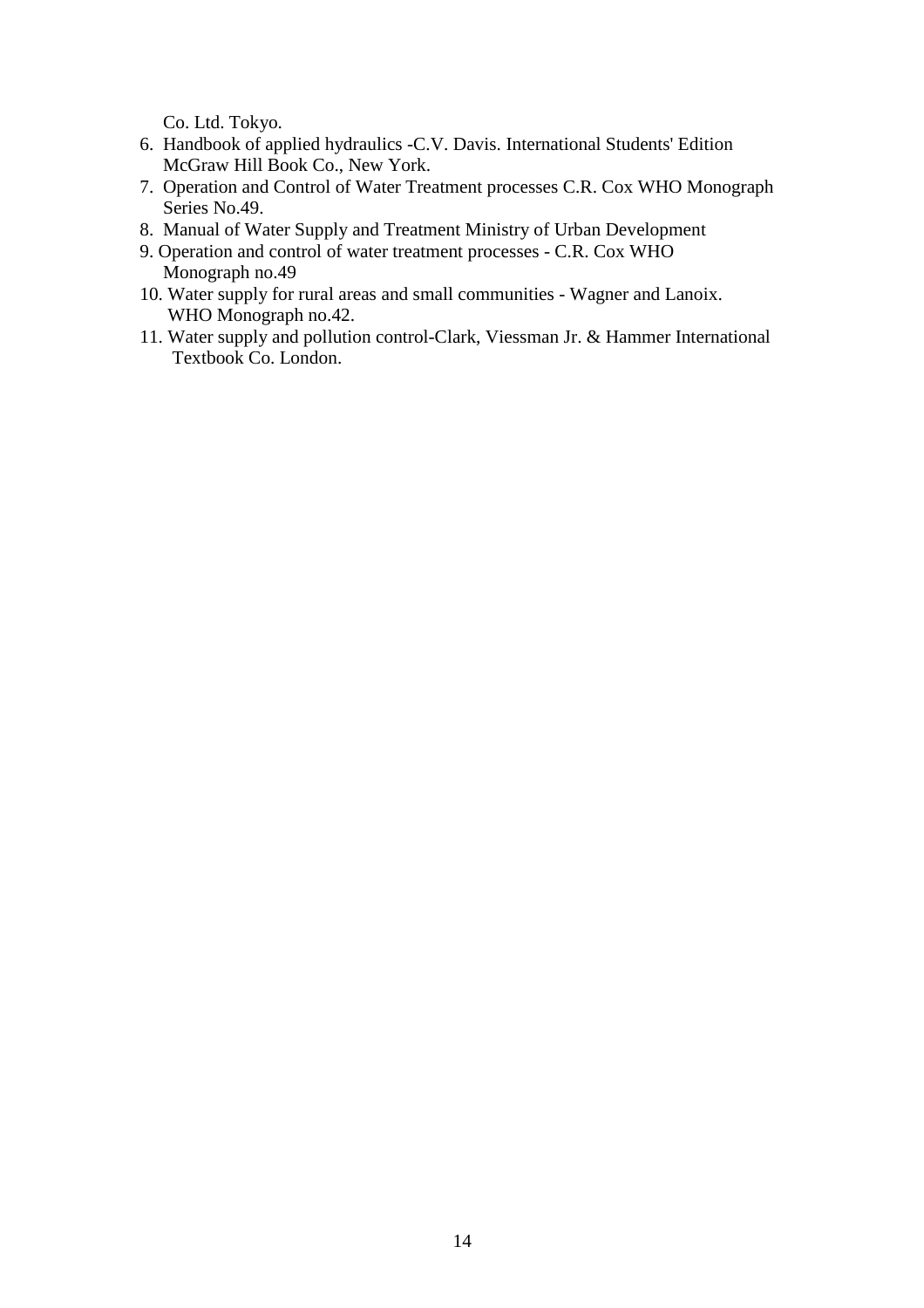### **ADVANCE WATER TREATMENT & WATER SUPPLY ENGINEERING**

**(501605)**

Teaching Scheme: Examination Lecture: 3 Hrs. / Week Paper: 100 Marks

Paper Duration: 3 Hrs.

### **Unit 1**

**Gas transfer:** Aeration systems, Energy requirement, Design of aeration systems. **Unit 2** 

**Membrane filtration:** Terminology, Process classification, Membrane configurations, Membrane operation for micro filtration, Ultra filtration and Reverse osmosis, Area requirement, Membrane fouling and its control, Application of membranes. Electro dialysis: Theory, Area and power requirement, Disposal of concentrate waste streams.

### **Unit 3**

Grit removal: Types of grit chambers, Characteristics, quantities, processes and disposal of grit, Design of grit chambers, Flotation: Objective, Types of flotation systems, Design considerations. Chemical precipitation for removal of phosphorous, heavy metals and dissolved inorganic substances, Mass transport processes, Mass balance analysis, types of reactions, reaction kinetics, Configurations of ideal and non-ideal reactors, principles of ideal reactor design. Basic principle of mass transfer, Gas-liquid mass transfer, Two film theory Introduction to process selection, Coagulation processes, stability of colloids and destabilization, coagulants Flocculation theory, orthokinetic and perikinetic Design of slow and rapid mixers, Sedimentation, particle settling theory, types of settling and related theory, types of clarifier, high rate clarification, design of clarifiers.

### **Unit 4**

Introduction to depth filtration, filtration processes, principal mechanisms of filtration, filter hydraulics, backwash hydraulics, Rate control patterns and methods, design and operation of slow sand, rapid sand and dual media filters.

### **Unit 5**

Adsorption processes, causes and types of adsorption, influencing factors, adsorption equilibrium and development of adsorption isotherms, activated carbon adsorption kinetics, analysis and design of GAC and PAC contactors.

### **Unit 6**

Ion exchange, exchange materials, exchange capacity, ion exchange chemistry and reactions, applications for hardness and TDS removal, design of ion exchange softener, Disinfection, modes of disinfection, mechanisms, factors influencing, ideal disinfectant, chemistry of chlorination, ozone chemistry, estimation of ozone dosage, UV disinfection, Estimation of UV dose, Corrosion processes, electrochemical nature of corrosion, types of corrosion, methods of corrosion control, Water flow distribution by hardy cross method study and analysis of network

### **Reference Books**

- 1. Wastewater Engineering treatment and reuse– Metcalf Eddy
- 2. Theory and Practice of water and Wastewater treatment Ronald Droste
- 3. Physico-chemical processes of water purification Weber
- 4. Wastewater Treatment for Pollution Control Soli Arceivala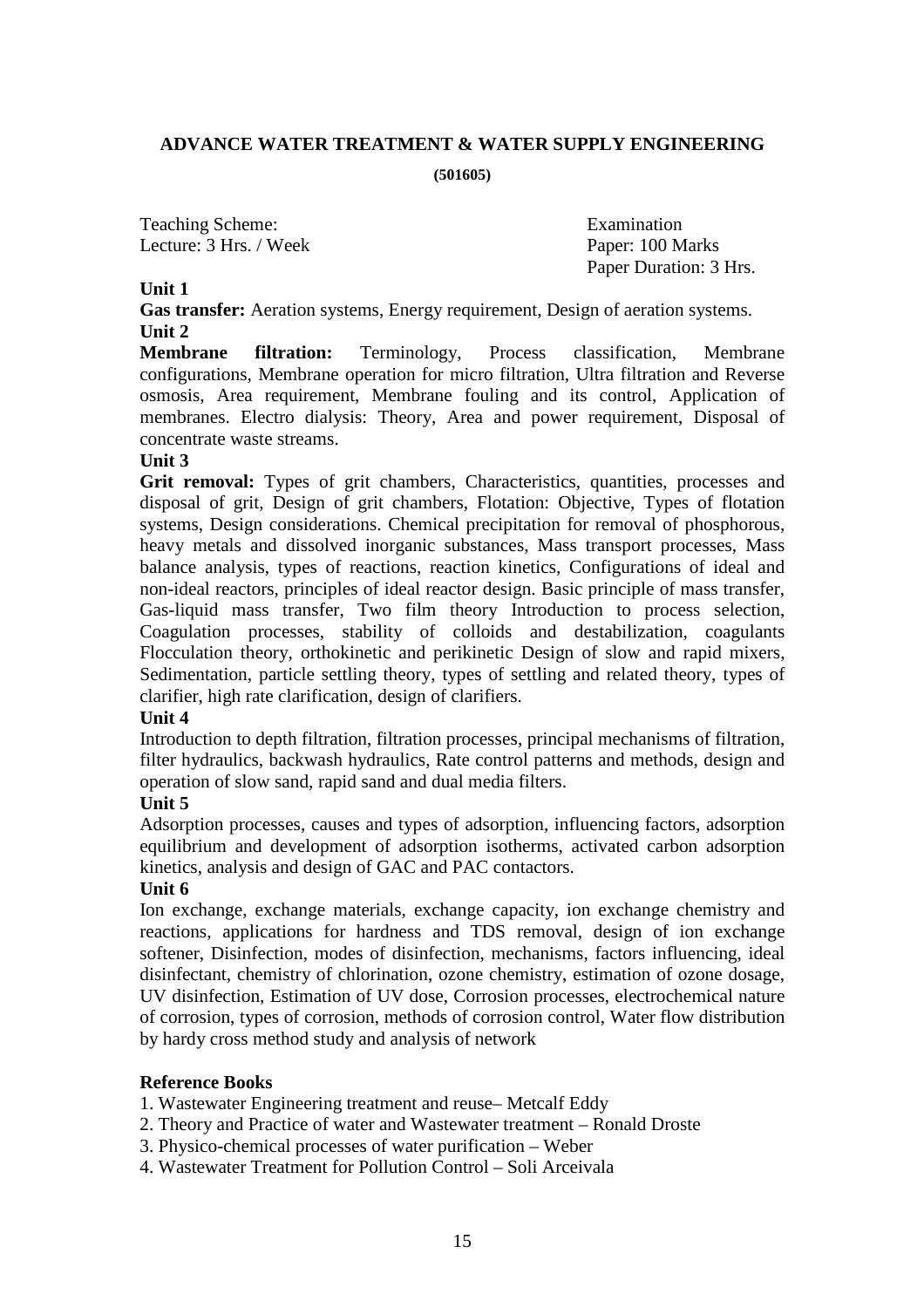# **REMOTE SENSING AND GEOGRAPHICAL INFORMATION SYSTEM FOR WATER RESOURCES MANAGEMENT (501605)**

Teaching Scheme: Examination Lecture: 3 Hrs. / Week Paper: 100 Marks

Paper Duration: 3 Hrs.

**Unit 1:** Basic principles of photogrammetry and photo interpretation, Introduction and classification of remote sensing and data analysis Fundamental of sensing systems, Concept of Analog and Digital systems. Equipments required.

**Unit 2:** Introduction to G.I.S. Data collection and input processing in G.I.S. Types of database – Spatial database, Attribute database, Data quality and errors in G.I.S.

**Unit 3:** Role of remote sensing data in G.I.S. – Raster analysis, Applications of R.S. & G.I.S. in irrigation and drainage surface runoff estimation, crop yield and land use management, wet land management, watershed management etc.

#### **Reference Books**

1. Remote sensing methods  $\&$  applications – R.Michael Hord, Wihly Interscience Publication.

2. Remote sensing & image interpretation – Lilleson J.T.M. & Krefer R.W. Wiely, New York.

3. Photogrammetry by – Sheford.

4. Remote sensing in Civil Engineering – J.M. Kennie & M.C. Mathews.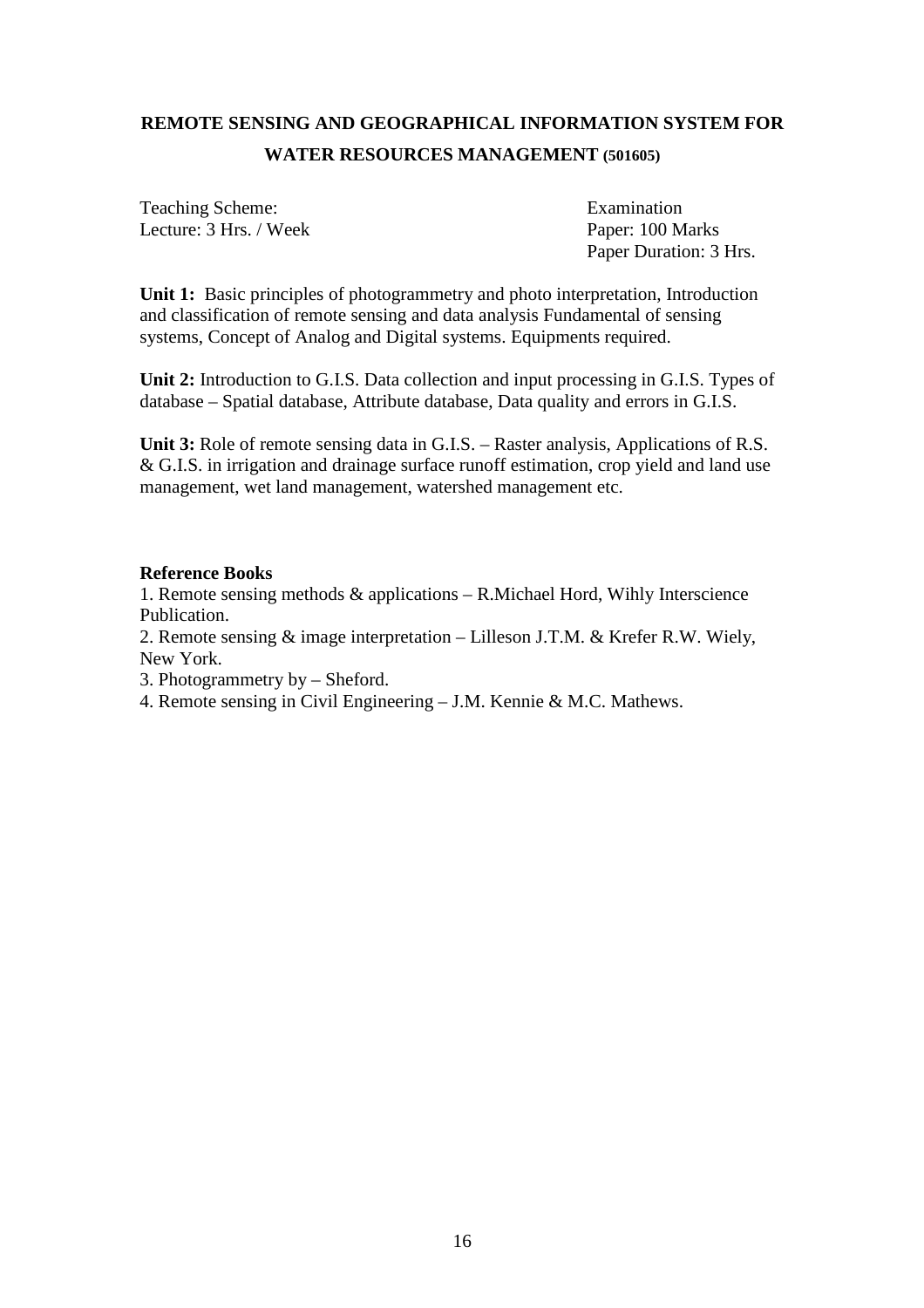### **PLANNING AND MANAGEMENT OF WATER RESOURCES (501605)**

Teaching Scheme: Examination Lecture: 3 Hrs. / Week Paper: 100 Marks

Paper Duration: 3 Hrs.

# **Unit 1**

### **Introduction:**

Objectives: of water resource planning and management, its Necessity, Aspects of water resources planning, of water resource development; needs and opportunities; societal goals

### **Unit 2**

Spatial and temporal characteristics of water resources, constraints for its development like non-reversibility; planning region and horizon.

### **Unit 3**

**Economic Planning:** Cost benefit studies of single and multipurpose projects– multi objective planning models, financial analysis of water resources projects, allocation of cost of multipurpose projects; repayment of cost.

### **Unit 3**

Demand for drinking water; irrigation, hydropower; navigational; planning for flood control.

### **Unit 4**

**Management of Water Resources:** Characteristics and functions of reservoir; reservoir sedimentation; conservation storage; conflict among uses, Reservoir operation studies - effect on river regime; long term simulation; reliability; resiliency and vulnerability assessment

### **Unit 5**

**Management of Ground-Water Resources:** Ground water evaluation; conjunctive use of surface and ground water.

### **Unit 6**

Discounting techniques; benefit cost parameters; estimation of benefits and costs; appraisal criteria; social benefit cost analysis. Basin planning; inter-basin transfer of water

### **Recommended books**

1. James, L .D., and Lee, R. R., "Economics of Water Resources Planning", Mc Graw Hill.

2. Modi, P.N., "Irrigation, Water Resources and Water Power Engineering", Standard Book Pub., Delhi.

3. Garg, S.K., "Irrigation Engineering and Hydraulic Structure", Khanna Publishers.

- 4. Principles of Water Resources planning-by Goodman.
- 5. Water Resources System Planning by M.C. Chaturvedi.
- 6. Water Resources Planning and Management by-O.J. Helwege.
- 7. Water Management System Application-A.K. Biswas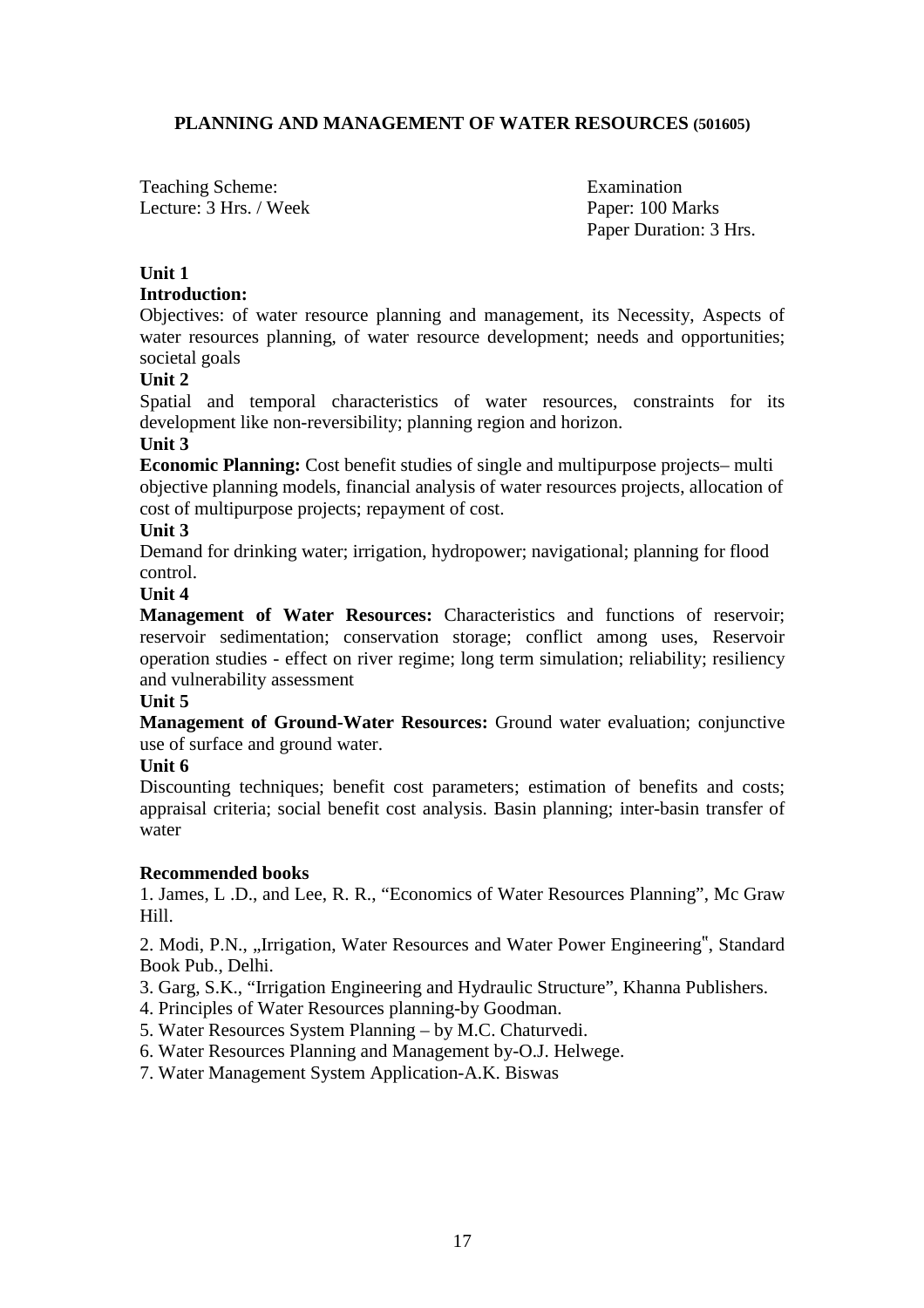# **HYDRAULICS AND ENVIRONMENTAL LABORATORY – I (501606)**

*Performing Lab-Work Related to the subjects of Semester I (as proposed in this* 

*syllabus)* 

- 1. Flow past a cylinder
- 2. Flow over Weir
- 3. Growth of a boundary layer along a flat plate
- 4. Assignment based on drawing of flow-net
- 5. Collection of Ambient air quality analysis, determination of SPM,  $CO$ ,  $NO<sub>x</sub>$  and SOx, Exhaust gas analysis
- 6. Water and Waste Water Software
- 7. Bacterial test such as MPN, E-Coli and B-Coli bacteria
- 8. Determination of Water Quality Parameter such as alkali earth metal, cations, Anions, sulphates, etc.

### **SEMINAR-I**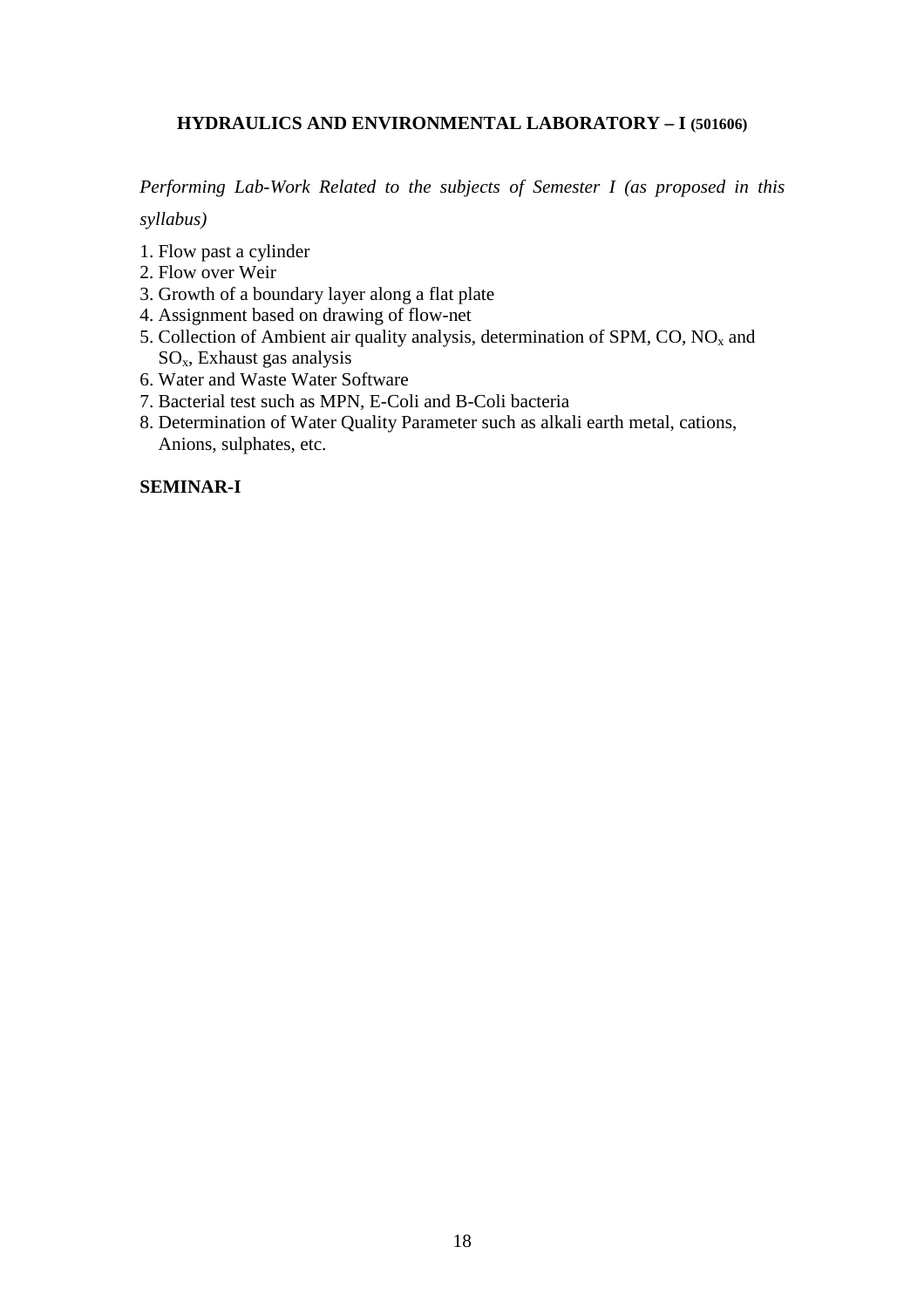### **SEMESTER– II**

### **OPTIMIZATION TECHNIQUES (501608)**

Teaching Scheme: Examination Lecture: 3 Hrs. / Week Paper: 100 Marks

Paper Duration: 3 Hrs.

# **Unit 1**

**System Concepts:** System concepts, definitions, needs for system approach, different types of system parameters and variables.

**Unit 2** 

**Linear Programming:** Revision, Big M Method, duality, sensitivity analysis. Application of Linear Programming for Hydraulics & Water Resource

# **Unit 3**

**Non Linear Programming:** Unconstrained one Dimensional search methods, Dichotomous search method, Fibonacci, Golden section, multivariable unconstrained, gradient techniques, steepest ascent and descent methods, Newton's methods, Application of Dichotomous search method, Fibonacci & Golden section to the various sectors of Water Resource Engineering, constrained Lagrangian multiplier techniques

# **Unit 4**

**Dynamic Programming:** Principle of optimality, recursive equations. Application of Dynamic programming to Water Resource Engineering

### **Unit 5**

**Stochastic Methods:** Queuing theory, simulation technique, sequencing model, Morkov's process

### **Unit 6**

**Games Theory.** 

### **Reference Books**

1. Engineering Optimazation Theory & Practice – S.S. Rao.

- 2. Operation Research Taha Hamdey A.
- 3. Operation Research Wagner.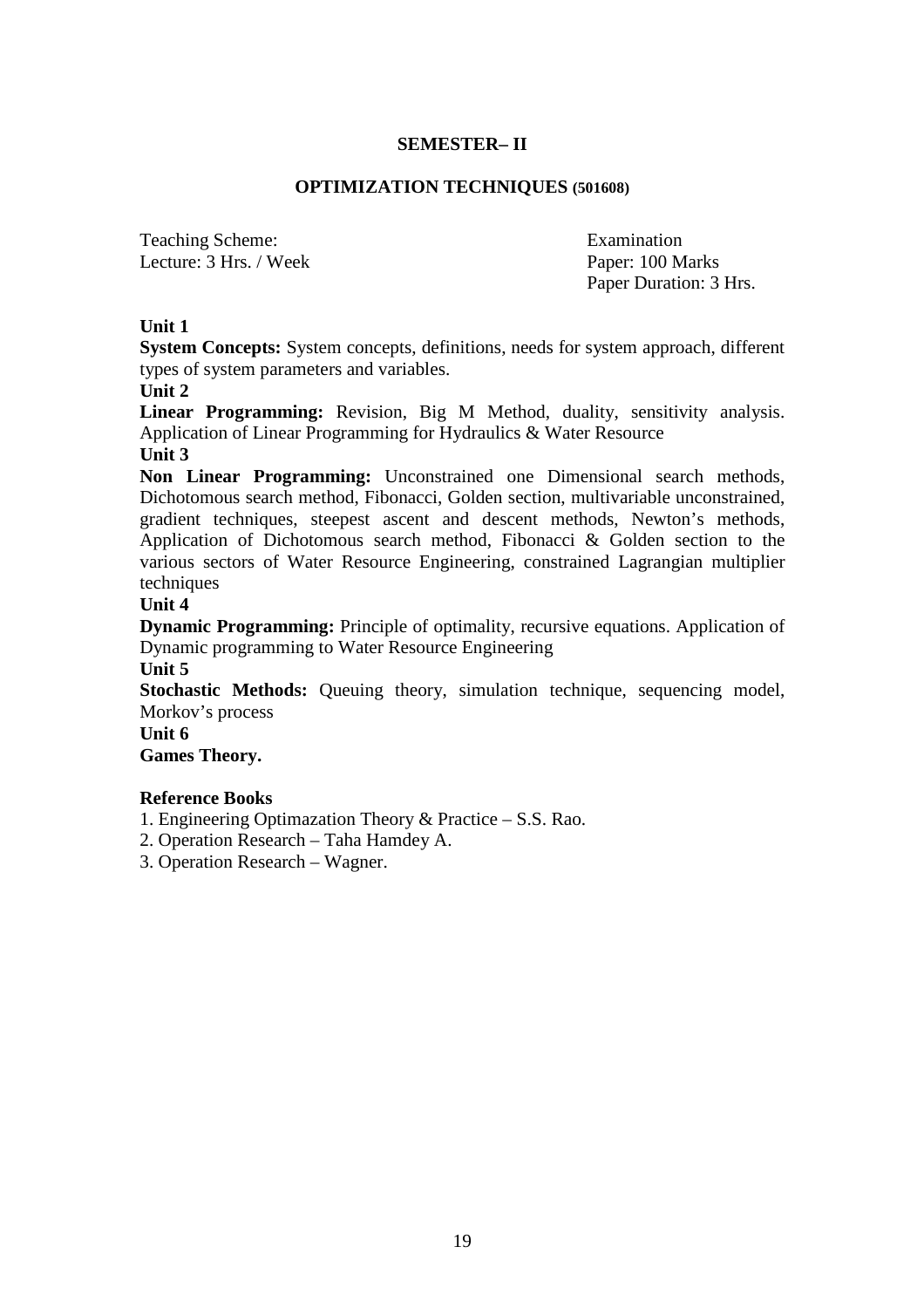### **OPEN CHANNEL HYDRAULICS (501609)**

Teaching Scheme: Examination Lecture: 3 Hrs. / Week Paper: 100 Marks

Paper Duration: 3 Hrs.

### **Unit 1**

Review and revision of uniform flow formulae and design of channels **Unit 2** 

**Hydraulic Jump:** Formations of jump in expanding and contracting channel, jump type, jump control, jump on sloping floors

### **Unit 3**

**Gradually Varied Steady Flow:** Gradually varied steady flow and rapidly varied steady flow in open channels, surface profiles in GVF-analysis, different method of computations, Chow's methods, standard step method, finite difference method.

# **Unit 4**

**Spatially Varied Flow:** Differential Equation of spatially varied flow, profile computation.

**Unit 5** 

**Hydraulic Flood Routing:** Muskinghum method, finite difference scheme, channel routing storage, method of characteristics, Differential form of Momentum Equation. **Unit 6** 

**Unsteady Flow:** Waves, celerity of wave, boundary conditions, standing and progressive wave, positive and negative surges, Dam break problem, deep water, group velocity, solitary wave.

### **Reference books**

1. Open Channel Hydraulics – Ven Te Chow, Mc-Graw Hill.

2. Flow through Open Channel-K.G.Ranga Raju, Tata Mc-Graw Hill.

3. Flow in Open Channel – K. Subramanya, Tata Mc-Graw Hill.

4. Open Channel Hydraulics-French, Mc-Graw Hill.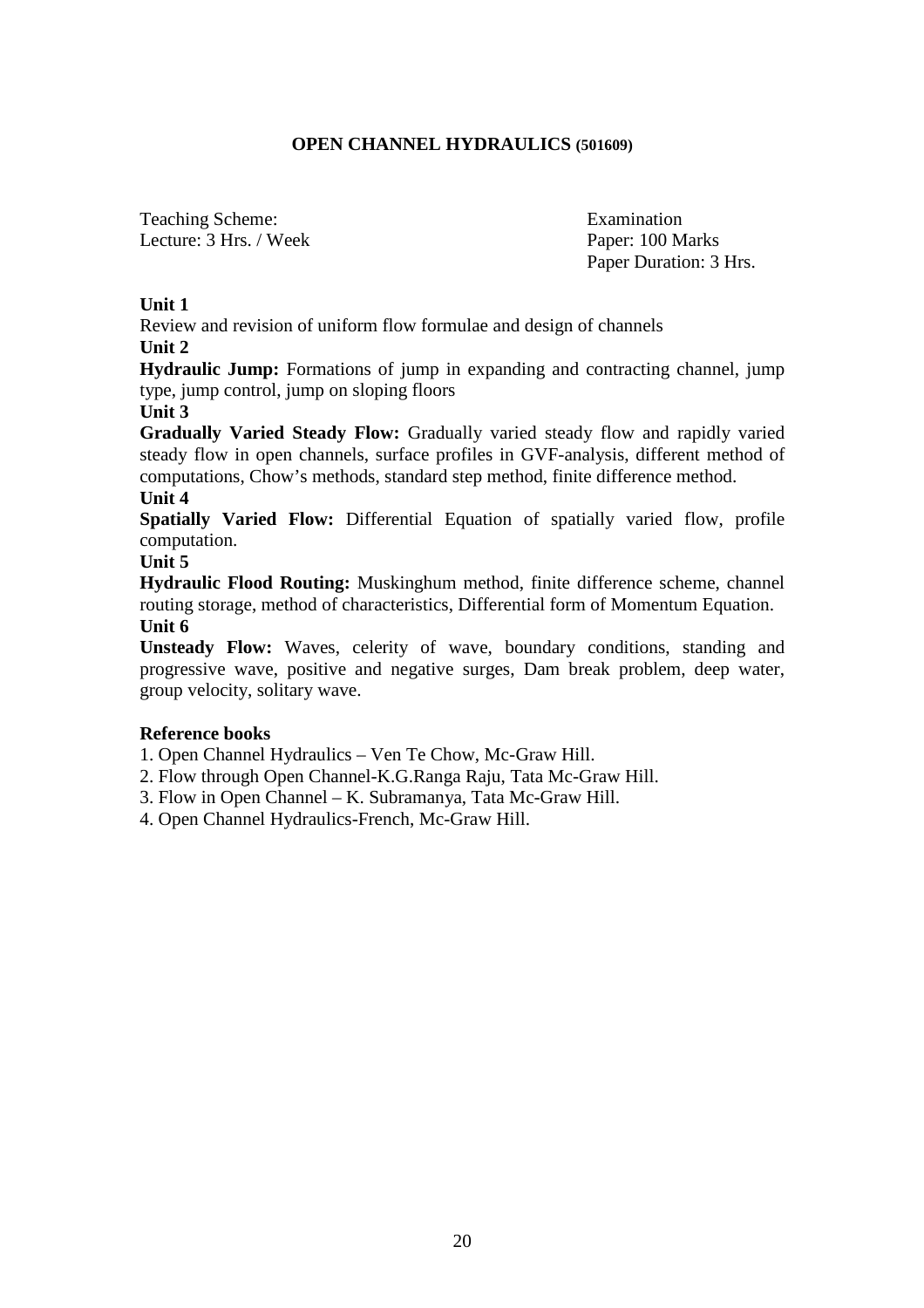### **ADVANCE WASTE WATER TREATMENT (501610)**

Teaching Scheme: Examination Lecture: 3 Hrs. / Week Paper: 100 Marks

Paper Duration: 3 Hrs.

### **Unit 1**

**Introduction:** Objectives of waste water treatment, Purpose of advanced wastewater treatment, Wastewater quantity and transport and waste water characteristics, Alternative flowcharts, function and basic principles involved in different units of conventional wastewater treatment plant.

### **Unit 2**

**Process Analysis:** Reaction and reaction kinetics, Mass balance Reactors and their hydraulic Characteristics, Practical aspects of reactor design

#### **Unit 3**

### **Physical and Chemical Treatment:**

Screening, Grit removal, flow equalizations and mixing, Flocculation, sedimentation, flotation. Detailed principles and design aspects of Screening, Grit chamber and Sedimentation tank.

#### **Unit 4**

**Principles of Biological Treatment:** Kinetics of biological growth, introduction to suspended and fixed film reactors, Concepts of gas transfer and solids separation, Nitrogen and Phosphorus removal from waste water, Concepts of aerobic and anaerobic treatment of waste water, Design of Activated Sludge system using biological process dynamics. Complete design details of Activated Sludge Process, Modifications of ASP, Process concepts and design aspects of Trickling Filters, Rotating Biological Contactors (RBC) Fluidized bed reactor/treatment.

### **Unit 5**

**Sludge Treatment And Disposal:** Aerobic and Anaerobic digestion of sludge, sludge stabilization, dewatering, conditioning and disposal.

### **Unit 6**

**Tertiary Treatment:** Principles of tertiary treatment, theory of adsorption and factors affecting adsorption, Concepts and different methods of dissolved solids removal, Basic principles of Reverse Osmosis, Ultra-filtration, Electro dialysis, Desalination

### **Reference Books**

1. Wastewater Engineering: Treatment, Disposal & Reuse, By Metcalf & Eddy Inc. Sixth Ed. 2002, McGraw Hill.

2. Introduction to Environmental Engg., By. P.A. Veslind, PWS, Publishing Company, Boston, 1997.

3. Wastewater Treatment and disposal, By S.J. Arceivalla, Marcel Dekker, 1981.

4. Wastewater Treatment Plant Planning, Design and Operation, By S.R. Quasim, Holt, Rinehart & Winston N.Y.

5. Activated Sludge Process: Theory and Practices, By N.F Grey, Oxford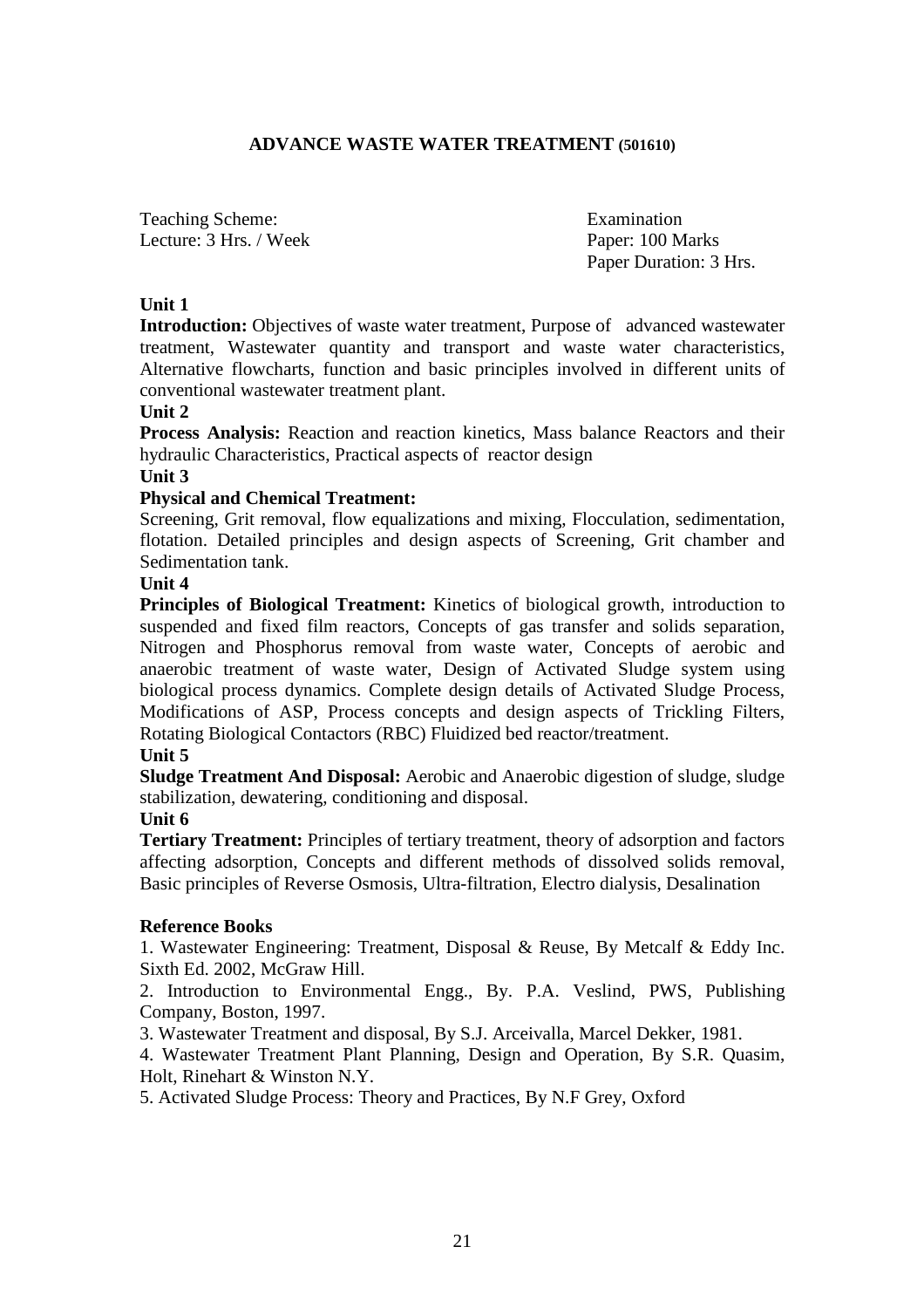### **ELECTIVE III**

### **COMPUTATIONAL METHODS IN WATER RESOURCES (501611)**

Teaching Scheme: Examination Lecture: 3 Hrs. / Week Paper: 100 Marks

Paper Duration: 3 Hrs.

### **UNIT 1**

Linear system-Solution for Banded and Sparse systems using Gaussian elimination and Gauss, Jordan methods, Gauss seidel method – Nonlinear equations – Regula falsi and Newton- Raphson methods, interpolation – Newton's and Lagrange's interpolation

### **UNIT 2**

Introduction to Finite Differences. Solution of System of Non Linear Algebraic equations using Newton and Picard Method.

### **UNIT 3**

Numerical solution of Ordinary differential equations-Initial and Boundary value problems, Solutions using Euler Method, Modified Euler Method, Fourth –order Runge-Kutta method, predictor –corrector , and shooting methods.

### **UNIT 4**

Introduction to Partial Differential Equations-Elliptic, Parabolic and Hyperbolic equations. Numerical solution using Finite difference Method. Relaxation methods and introduction to Method of Characteristics. Boundary conditions.

### **UNIT 5**

Explicit and Implicit Finite Difference schemes for Advection, Diffusion and Advection-Diffusion equations .Convergence and Stability of difference schemes.

### **UNIT 6**

.

**Introduction to Artificial Neural Networks:** Networks and its training-Back propagation algorithm, Conjugate gradient algorithm, Cascade correlation algorithm, Applications of ANN in WRE.

### **Reference Books:**

1. Numerical Methods by Chapra and Canale.

- 2. Neural Network Fundamentals with Graphs, Algorithms, Applications-Bose N.K.
- & Liang P. McGraw Hill N.Y.
- 3. Computational Fluid Dynamics by Anderson.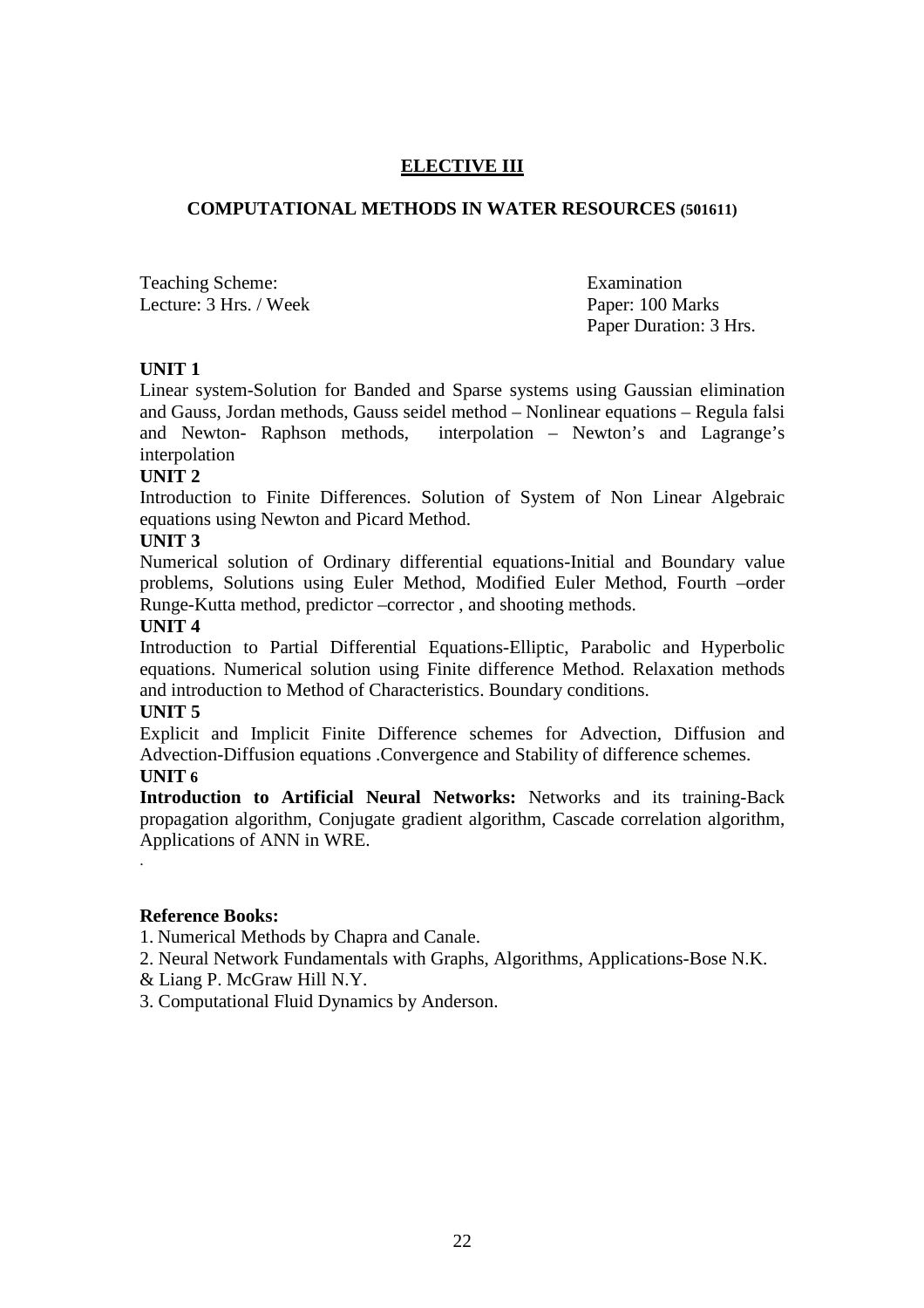### **NOISE POLLUTION AND CONTROL TECHNIQUES (501611)**

Teaching Scheme: Examination Lecture: 3 Hrs. / Week Paper: 100 Marks

Paper Duration: 3 Hrs.

### **Unit 1**

Introduction, Noise pollution, Nature of noise, Characteristics of noise, NEI, Sound pressure level and propagation of noise

### **Unit 2**

Source of noise, Types of sources of noise, (mobile and non mobile) comparison of noise and Air pollution standards, Assessment and measurement of sound control facilities, Monitoring procedures

### **Unit 3**

 Effects of noise on people and various protective equipments Like earplugs, earmuffs, etc. Basic principles of noise control, general noise control factors sources of vibrations.

### **Unit 4**

Noise in Home & its control, control of Existing noise outside the home, Noise from construction and Civil Engineering works and its control, Noise from industry and its control

### **Unit 5**

Road traffic noise and its control subjective rating of Automotive vehicles noise Characteristics of vehicle guidelines for vehicular noise, relation between noise and engine combustion system Aircraft and Airport noise

### **Unit 6**

Legal Aspects of noise pollution, prediction and Assessment of Impacts on the noise Environment due to stationery and mobile noise sources, Existing legal provisions for controlling noise, International noise level standards

### **Reference Books**

1) Noise Pollution - P. R. Trivedi, Gurdeep Raj 2) Environmental Noise Pollution and its Controls - G. R. Chatwal, M. C. Mehra, M. Satake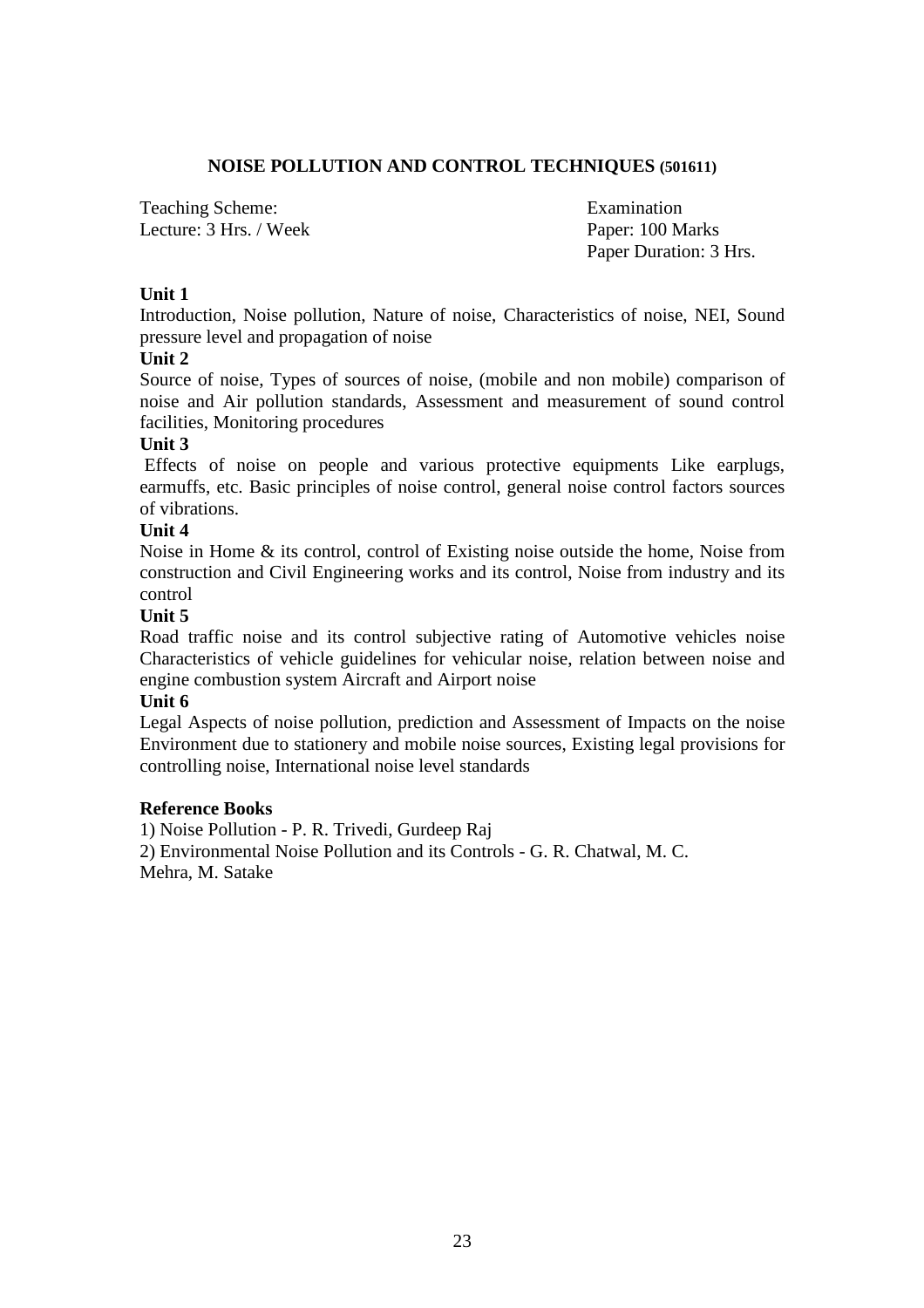#### **GROUNDWATER MODELLING (501611)**

Teaching Scheme: Examination Lecture: 3 Hrs. / Week Paper: 100 Marks

Paper Duration: 3 Hrs.

### **UNIT 1**

Groundwater Occurrence & Movement: General Introduction

### **UNIT 2**

Numerical modeling of groundwater flow - Review of differential equations, finite difference solution, direct problem, inverse problem.,

### **UNIT 3**

Planning of groundwater development-water balance, assessment of recharge, utilizable recharge, Groundwater estimation norms in India, Constraints on groundwater development.

### **UNIT 4**

Groundwater modeling using finite element method

### **Reference Books**

1. Remson, I., Hornberger, G.M., and Molz. F.J., Numerical methods in subsurface hydrology, Wiley Inter Science.

2. Rushton, K.R. and Redshaw, S.C., Numerical analysis by analog & digital methods, John Wiley.

3. Todd, D.K., Groundwater Hydrology, John Wiley, 1980.

4. Groundwater modeling by Anderson.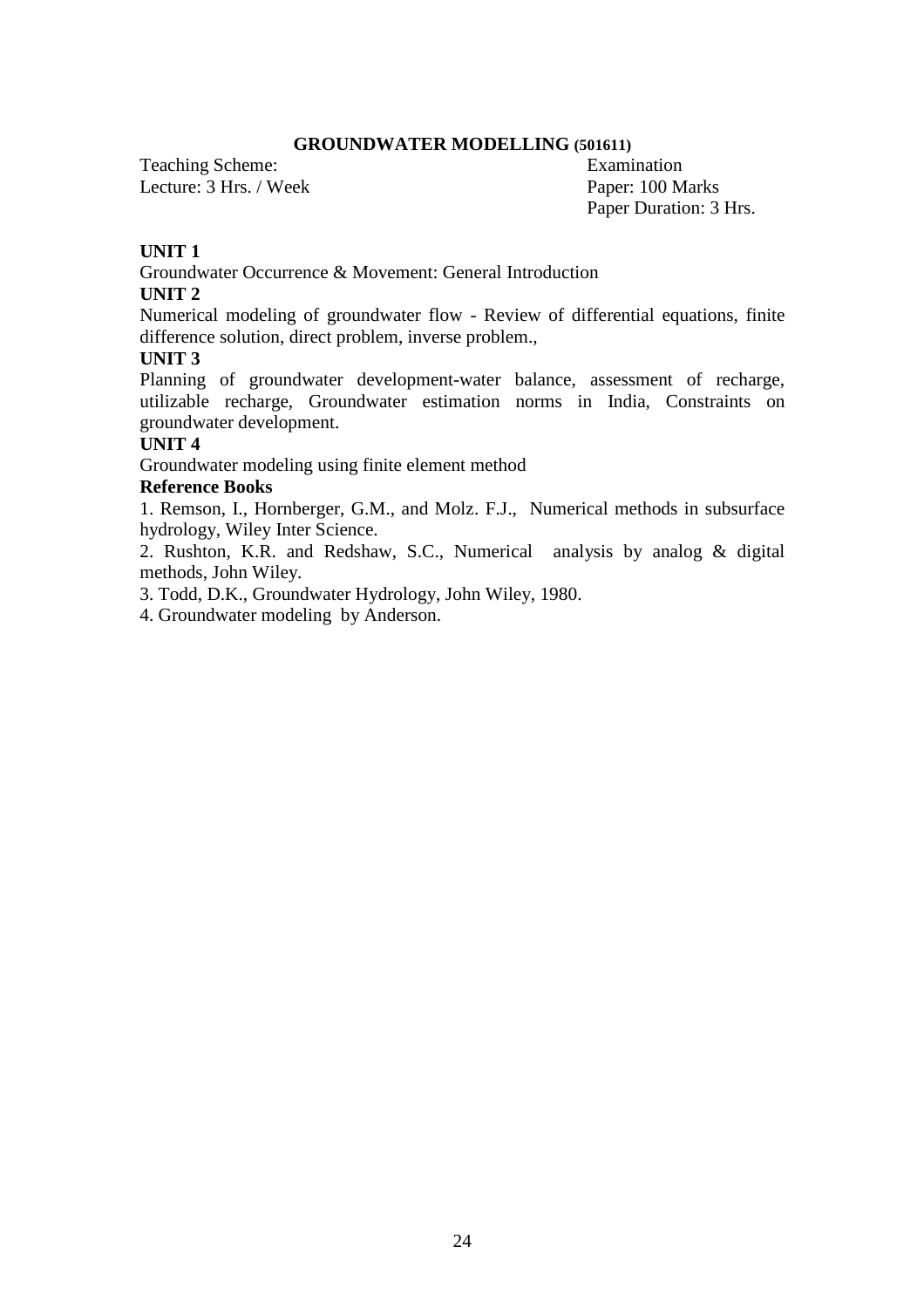### **INDUSTRIAL WASTE MANAGEMENT (501611)**

Teaching Scheme: Examination Lecture: 3 Hrs. / Week Paper: 100 Marks

Paper Duration: 3 Hrs.

### **Unit 1**

Use of water in industry, sources of wastewater, quality and quantity variations in waste discharge, water budgeting, characterization and monitoring of wastewater flow, stream standards and effluent standards

### **Unit 2**

Waste volume and strength reduction, in-plant measure, good housekeeping, process change, leakage prevention, segregation and recycling Neutralization, equalization and proportioning of waste

### **Unit 3**

Water Quality monitoring of Streams, Self purification of streams, B.O.D. reaction rate, D.O. sag curve and D.O. deficit calculations

### **Unit 4**

Miscellaneous methods of dissolved solids removal, sludge disposal methods

# **Unit 5**

Different types of waste treatment & their selections, Development of treatment flow diagram based on characteristics of waste

### **Unit 6**

Manufacturing processes in major industries, water requirements, wastewater sources, composition of wastes, Viz. sugar, distillery, dairy, pulps, paper mill, fertilizer, tannery, chemical, steel industry, power plants, textile Treatment flow sheets, alternative methods of treatment, factors affecting efficiency of treatment plant

### **Unit 7**

Acclimatization of bacteria to toxic wastes, process sensitivity, operation and maintenance requirements

### **Unit 8**

Water pollution control act, organizational set up of central and state boards for water pollution control, classification of river on water use, minimal national standards, socio-economic aspects of water pollution control

### **Reference books**

1 Waste Water Engineering Metcalf Eddy Mc Graw Hill Publications.

2 Industrial Waste Treatment Nelson Meneroo

3 Industrial Waste Treatment Rao & Datta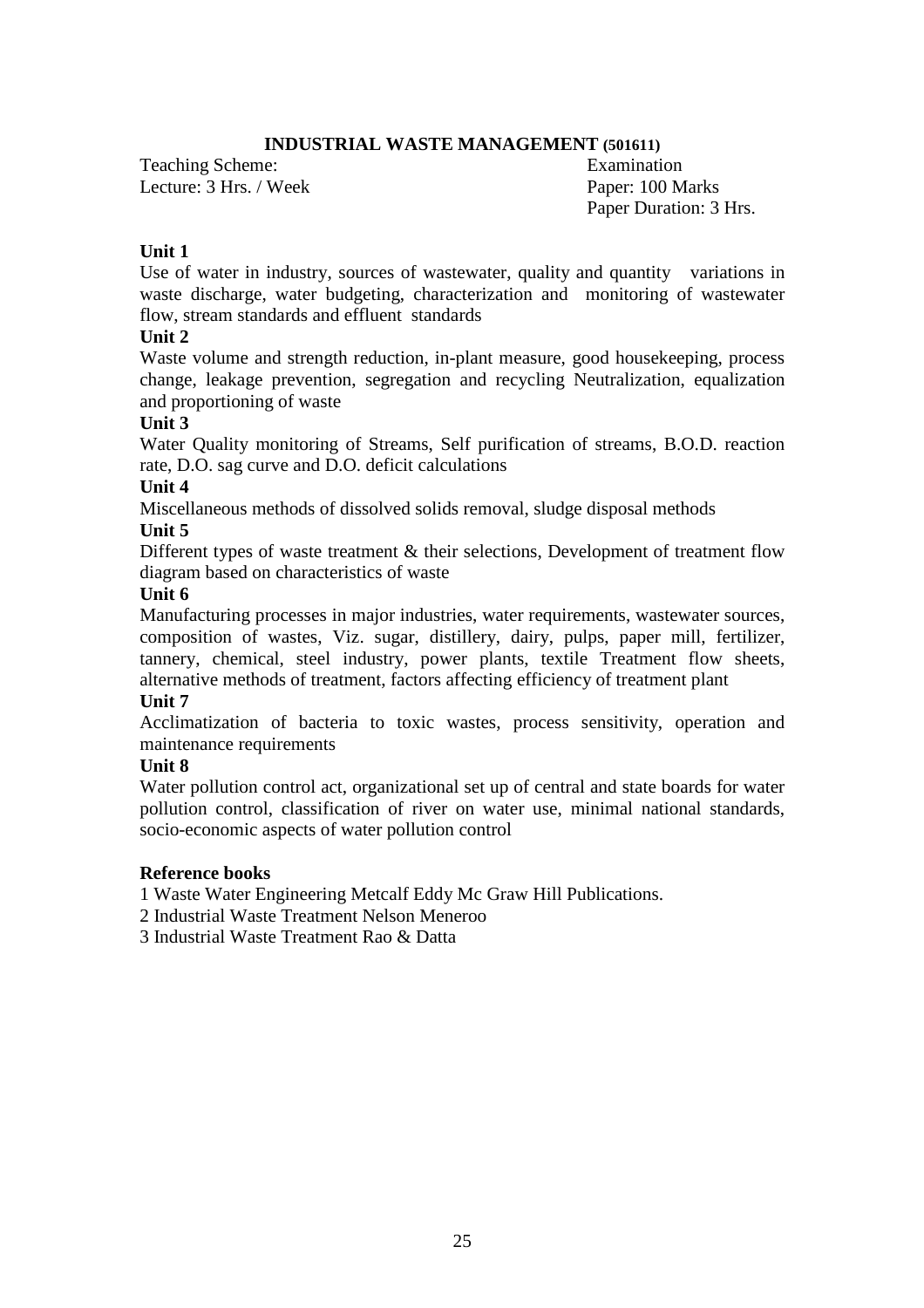# **ELECTIVE IV (***Open Elective***)**

#### **DAM ENGINEERING (501612)**

Teaching Scheme: Examination Lecture: 3 Hrs. / Week Paper: 100 Marks

Paper Duration: 3 Hrs.

#### **Unit 1**

**Gravity Dams:** Forces acting on the gravity dams earthquake force-pseudostatics and dynamic response approach, load classifications, stability analysis, distribution of shear and normal stresses, principle stresses, Stress concentration around openings, foundation treatments, Design of concrete dam. Reservoir operation

**Unit 2** 

Arch Dams: General concepts of trail load theory, elastic shell methods, thick cylinder theory

**Unit 3** 

**Earthen Dams:** Seepage through dam and its foundations, stability analysis for sudden drawdown condition, steady seepage condition, end of constructions, seismic effects, pore pressures, protection of upstream and downstream slopes.

#### **Unit 4**

**Rockfill Dams:** Relevant rockfill characteristics, general design principal method of construction and compaction.

**Buttress Dam:** Concepts and Design.

**Unit 5** 

**Spillways:** Determination of capacity, types of spillways e.g. ogee, siphon, chute, side shaft, their hydraulic design, crest profile, energy dissipater and divide walls

**Unit 6** 

**Spillway Gates:** Vibration, types of gates-trainer, drum, vertical lift and automatic gates.

#### **Reference Books**

1. Concrete Dams – R.S. Varsheny

2. Irrigation Water Resources & Water Power Engineering P.N. Modi

3. Earth Dams – J.L. Sherard.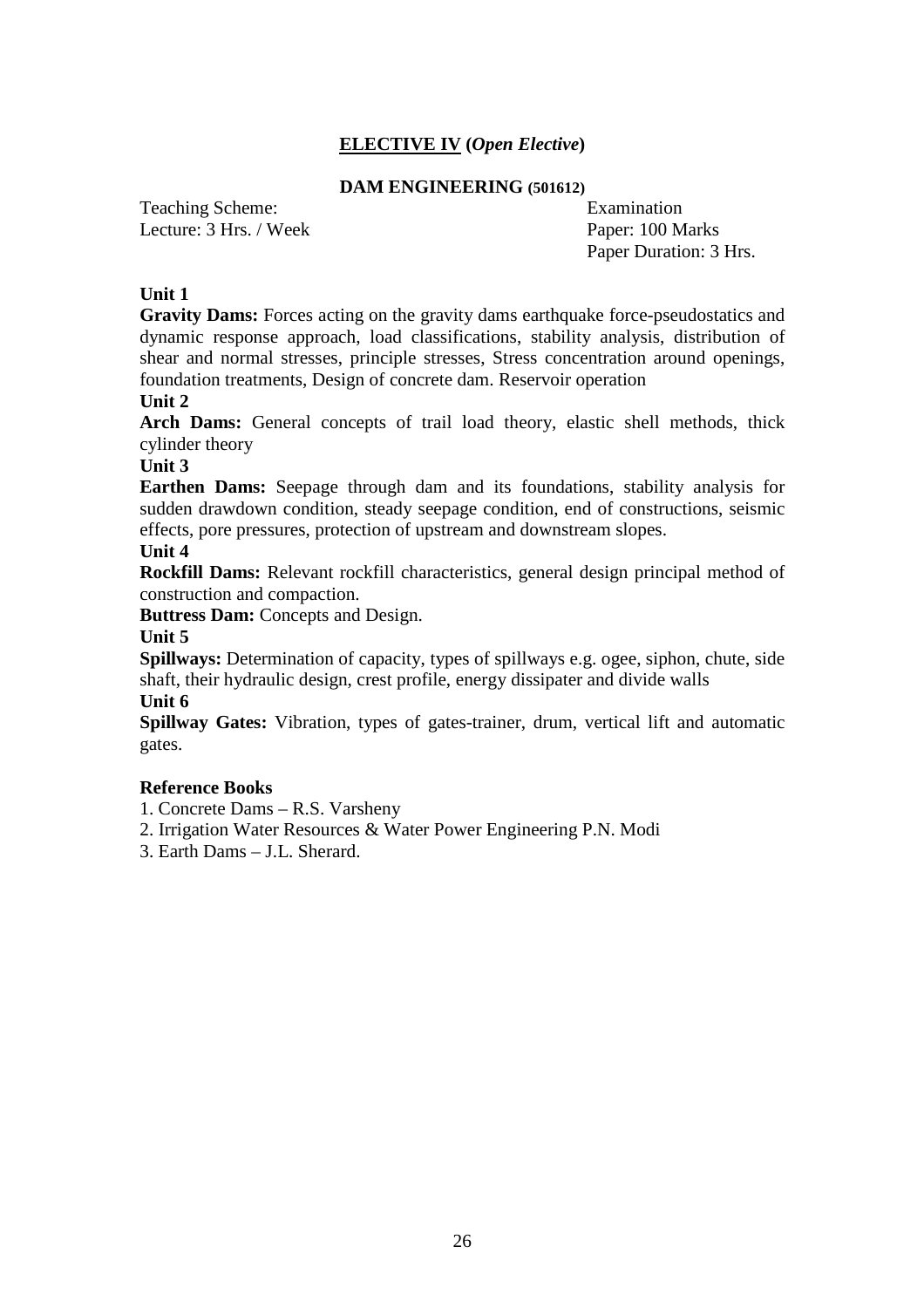### **ENERGY AND ENVIRONMENT (501612)**

Teaching Scheme: Examination Lecture: 3 Hrs. / Week Paper: 100 Marks

Paper Duration: 3 Hrs.

### **Unit1**

**Energy Crisis:** Historical events, energy requirement of society in past and present situation, availability and need of conventional energy resources, major environmental problems related to the conventional energy resources, future possibilities of energy need and availability.

### **Unit 2**

**Non-conventional energy sources:** Hydro power plant, tidal energy, biomass energy, wind energy, Hydrogen as a source of energy, energy conversion technologies, their principles, equipment and suitability in context of India. Environmental impacts of these technologies.

#### **Unit 3**

**Solar Energy Option:** Sun as source of energy, direct methods of solar energy collection, process of photovoltaic energy conversion, solar energy conversion technologies and devices, their principles, working and application, environmental impacts of solar energy.

### **Unit 4**

**Biomass Energy:** Concept of biomass energy utilization, types of biomass energy, conversion processes, biogas production, biomass gasification process and technologies, environmental impacts of biomass energy.

### **Unit 5**

**Energy Storage:** Types of energy storage, devices for sensible and latent heat storage, energy storage in dry batteries, nickel-cadmium batteries, secondary heat storage, chemical storage, environmental consequences of energy storage systems.

### **Unit 6**

**Energy recovery systems:** Approaches to waste Energy Utilization, Equipment, Utilization System, objective, principles of heat transfer, Gas to Gas heat transfer, Gas to Liquid heat transfer, Recovery of waste heat in coil coating, Non-conventional liquid fuels, Heat recovery by Cogeneration.

### **Reference Books**

- 1. Bewik M.W.M. Handbook of organic waste conversion.
- 2. Bokris J.O. Energy, the solar hydrogen alternative.
- 3. Rai G.D Non-conventional Energy Sources.
- 4. Sukhatme S.P.- Solar Energy.
- 5. Kiang Y. H.- Waste Energy Utilization Technology.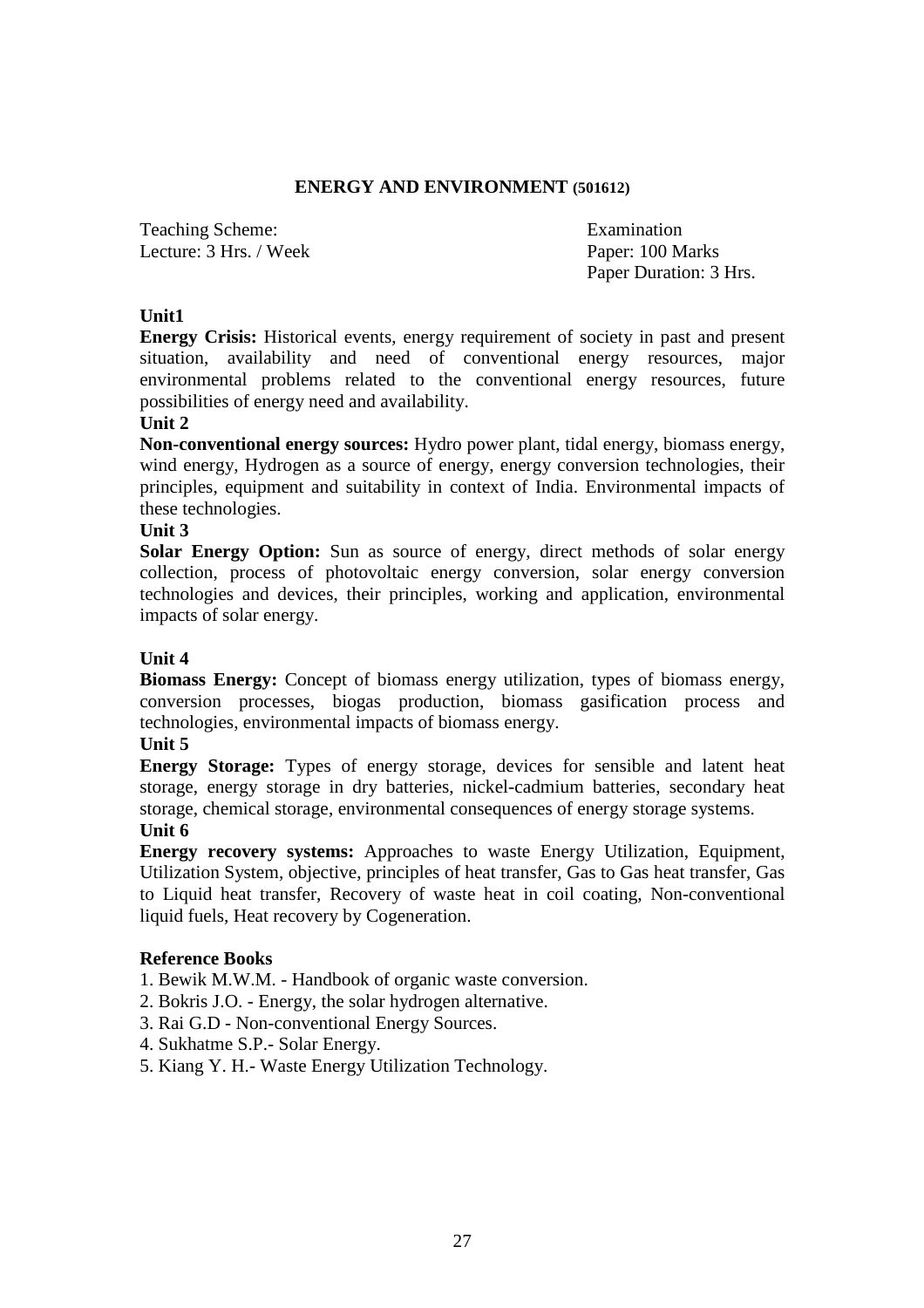### **CLOSED CONDUIT FLOW (501612)**

Teaching Scheme: Examination Lecture: 3 Hrs. / Week Paper: 100 Marks

Paper Duration: 3 Hrs.

### **Unit 1**

**Steady flow in pipelines:** Pump characteristics, pipeline analysis water Hammer, Fundamental equations, elastics waves in conduits, boundary effects, numerical and graphical methods.

### **Unit 2**

**Surge Tank:** Differential equation for surge tank, method of solution, simple, and differential surge tanks with expanded chambers

#### **Unit 3**

**Pipe network analysis (steady state & transient):** Tree type networks, closed loop systems, general pipe system, computer analysis, use of PIPE2000(KYPIPE) and related programs, transient flow in pipe systems, introduction to SURGE program.

# **Unit 4**

**Open Channel Hydraulics:** Classification of open channel flows, gradually varied flows, water surface profiles, floodplain hydraulics, use of HEC\_RAS(HEC2) program, use of Pipe2000-SWMM program.

#### **Reference Books**

- 1. Open Channel Flow Ven Te Chow, Mc- Graw Hill.
- 2. Engineering Fluid Mechanics K.L. Kumar, Eurasia Publication.
- 3. Principles of Fluid Mechanics M.K. Natrajan, Oxford & IBH Publication.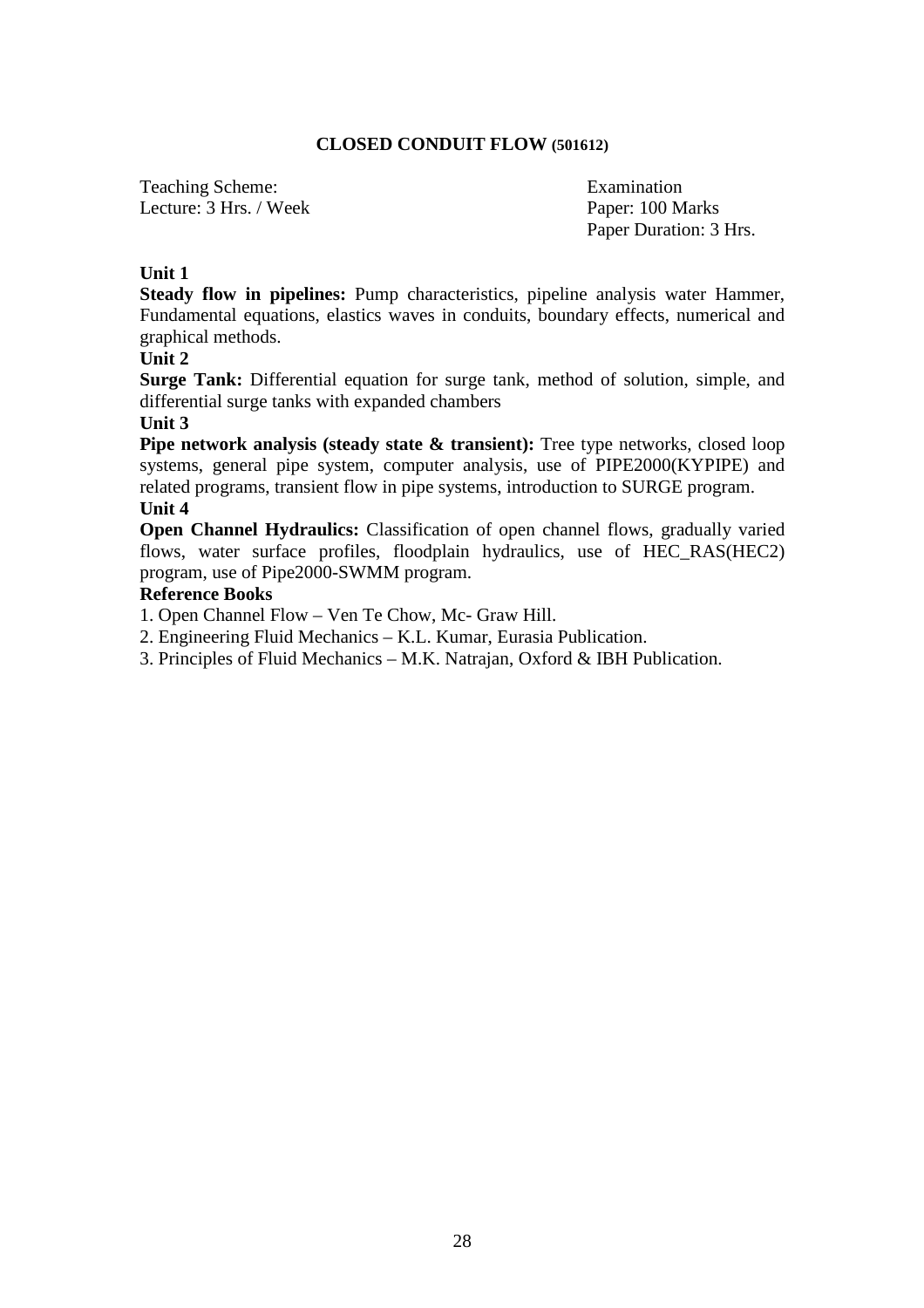#### **RESEARCH METHODOLOGY AND INTELLECTUAL PROPERTY RIGHTS (501612)**

Teaching Scheme: Examination Lecture: 3 Hrs. / Week Paper: 100 Marks

Paper Duration: 3 Hrs.

### **UNIT 1**

**Introduction:** Nature and objectives of research. Methods of Research: historical, descriptive and experimental, research process, research approaches, criteria for good research. Meaning of research design, need of research design, features of good design, different research designs, and basic principles of experimental designs, design of experiments.

### **UNIT 2**

**Data collection, Analysis and Processing:** Types of data, methods and techniques of data collection, primary and secondary data, meta analysis, historical methods, content analysis, devices used in data collection, pilot study and pretest of tools, choice of data collection methods. Use of statistics for data analysis, measures of central tendency, dispersion, skewness and relationship. Sampling distributions, sampling theory, determination of sample size, chi-square test, analysis of variance, multiple regression analysis,

### **UNIT 3**

**Decision making techniques:** Application of various decision making techniques such as Analytical Hierarchy Process (AHP), TOPSIS, neural networks, graph theory, simulated annealing, genetic algorithms, data envelope analysis (DEA).

Interpretation and report writing: Techniques of interpretation, precautions in interpretation, significance of report writing, different steps in report writing, layout of research report, mechanics of writing research report.

### **UNIT 4**

**Introduction to Intellectual Property Rights:** Nature of Intellectual Property: Patents, Designs, Trademarks and Copyright. Process of Patenting and Development: technological research, innovation, patenting, development.

**International Scenario:** International cooperation on Intellectual Property. Procedure for grants of patents, Patenting under PCT.

### **UNIT 5**

Patent Rights: Scope of Patent Rights. Licensing and transfer of technology. Patent information and databases. Geographical Indications.

**Recent Developments in IPR:** Administration of Patent System. New developments in IPR; IPR of Biological Systems, Computer Softwares etc. Traditional knowledge Case Studies, IPR and IITs.

### **Reference Books**

1. C.R Kothari, Research Methodology, Wishwa Prakashan

- 2. P.G Triphati, Research Methodology, Sultan Chand & Sons, N.Delhi
- 3. Fisher, Design of Experiments, Hafner
- 4. Stoufferetal, Measurement and Prediction, Wiley, N.York

5. J.W Bames, Statistical Analysis for Engineers and Scientists, McGraw Hill, N.York